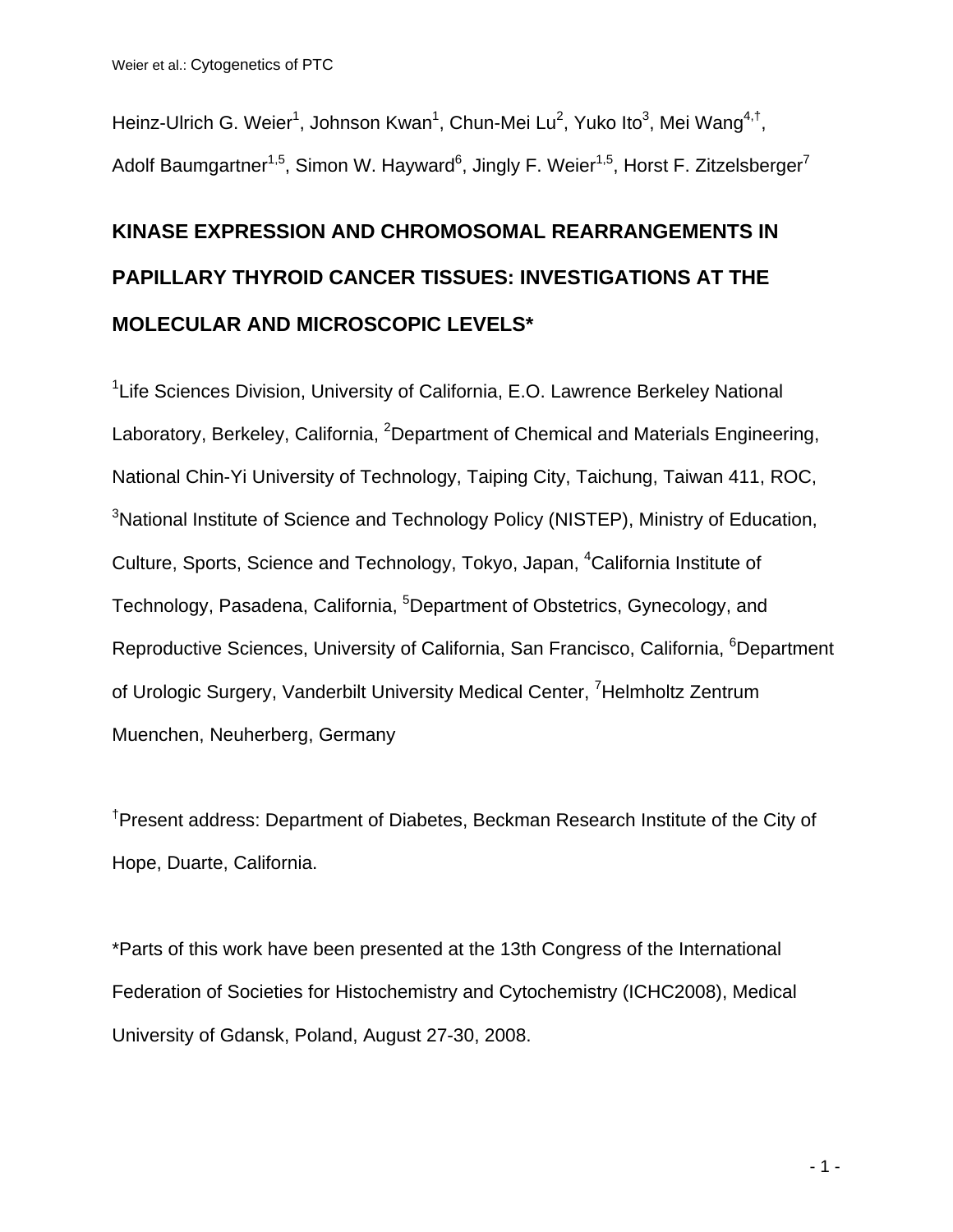Structural chromosome aberrations are known hallmarks of many solid tumors. In the papillary form of thyroid cancer (PTC), for example, activation of the receptor tyrosine kinase (RTK) genes, ret or the neurotrophic tyrosine kinase receptor type I (NTRK1) by intra- or interchromosomal rearrangements have been suggested as a cause of the disease. The 1986 accident at the nuclear power plant in Chernobyl, USSR, led to the uncontrolled release of high levels of radioisotopes. Ten years later, the incidence of childhood papillary thyroid cancer (chPTC) near Chernobyl had risen by two orders of magnitude. Tumors removed from some of these patients showed aberrant expression of the ret RTK gene due to a ret/PTC1 or ret/PTC3 rearrangement involving chromosome 10. However, many cultured chPTC cells show a normal G-banded karyotype and no ret rearrangement. We hypothesize that the "ret-negative" tumors inappropriately express a different oncogene or have lost function of a tumor suppressor as a result of chromosomal rearrangements, and decided to apply molecular and cytogenetic methods to search for potentially oncogenic chromosomal rearrangements in Chernobyl chPTC cases. Knowledge of the kind of genetic alterations may facilitate the early detection and staging of chPTC as well as provide guidance for therapeutic intervention.

Key words: thyroid cancer, radiation, Chernobyl, gene expression, chromosome aberration, translocation

 $-2 -$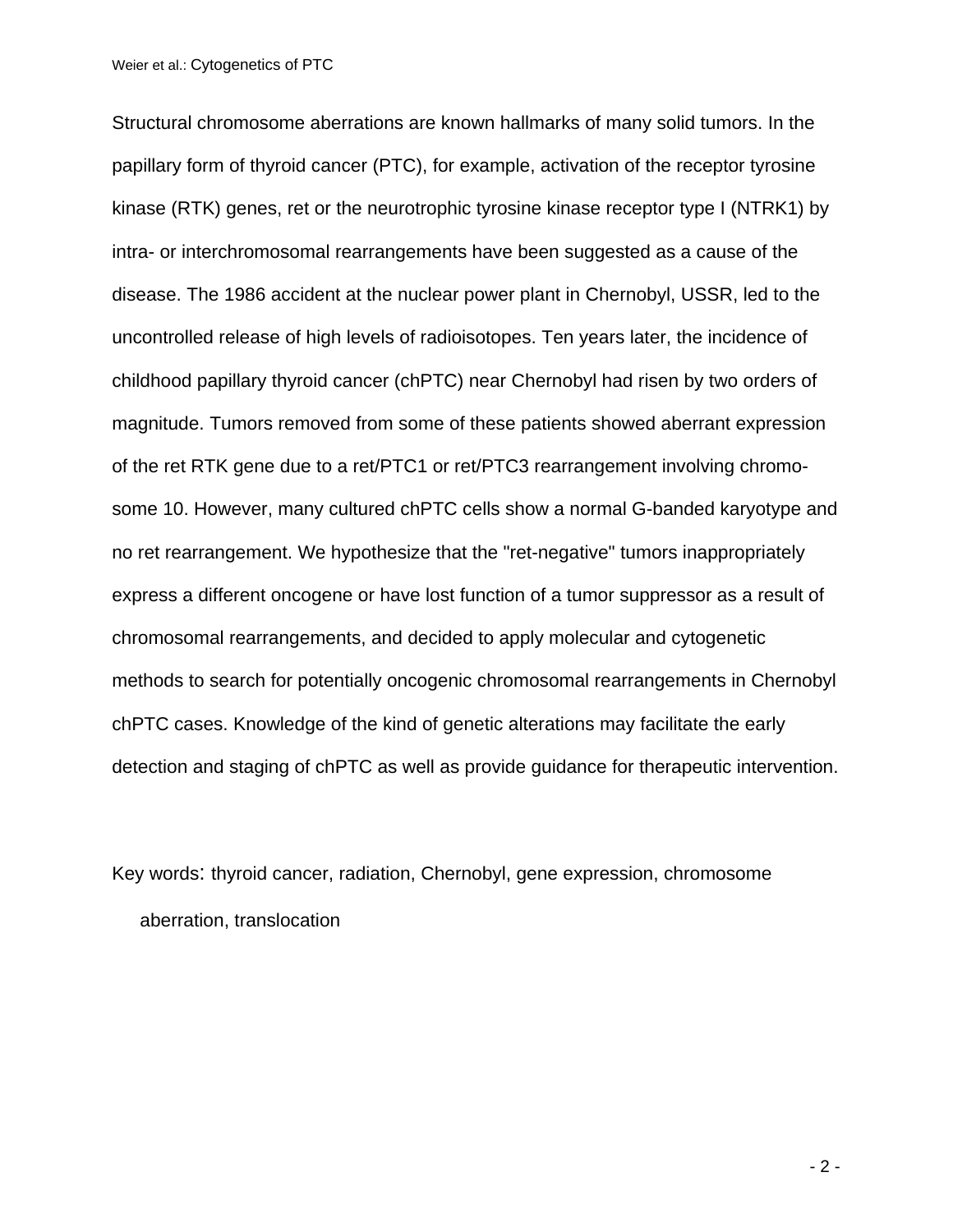## **INTRODUCTION**

The incidence of papillary thyroid carcinoma (PTC) (1) increases significantly after exposure of the head and neck region to ionizing radiation, yet the precise mechanisms involved in malignant transformation of thyroid epithelium are unknown (2). In 1986, an accident at the nuclear power plant in Chernobyl, Ukraine, led to the release of high levels of radioisotopes. Ten years later, the incidence of childhood papillary thyroid cancer (chPTC) near Chernobyl which averaged about 1 tumor incidence per  $10^6$ children per year prior to 1986 had risen by 2 orders of magnitude, most likely as a consequence of increased exposure to ionizing radiation (3 - 5).

The routes and mechanisms by which radiation generated these additional thyroid cancers remain mysterious. More than 15 years ago, we began to archive thyroid tumor tissues from patients who underwent thyroidectomy after living in regions exposed to high levels of radioactive fall-out from the power plant accident, among them 214 specimens from children (6). Several tumors from this collection aberrantly expressed ret tyrosine kinase (tk) transcripts due to a chromosomal rearrangements involving chromosome 10.

The ret/PTC oncogene is an activated form of the ret proto-oncogene, which maps to chromosome 10q11.2 and encodes a transmembrane RTK gene (7 - 8). Major types of ret activations such as ret/PTC1, ret/PTC2, or ret/PTC3 showed a rearrangements with one breakpoint in the relatively large intron 11 of RET and the downstream portion of the gene with its entire tk domain fused in frame with the 5'-part of a constitutively expressed gene (Fig.1A). The products of such, sometimes complex rearrangements which may involve more than two chromosomes produce a processed chimeric mRNA

- 3 -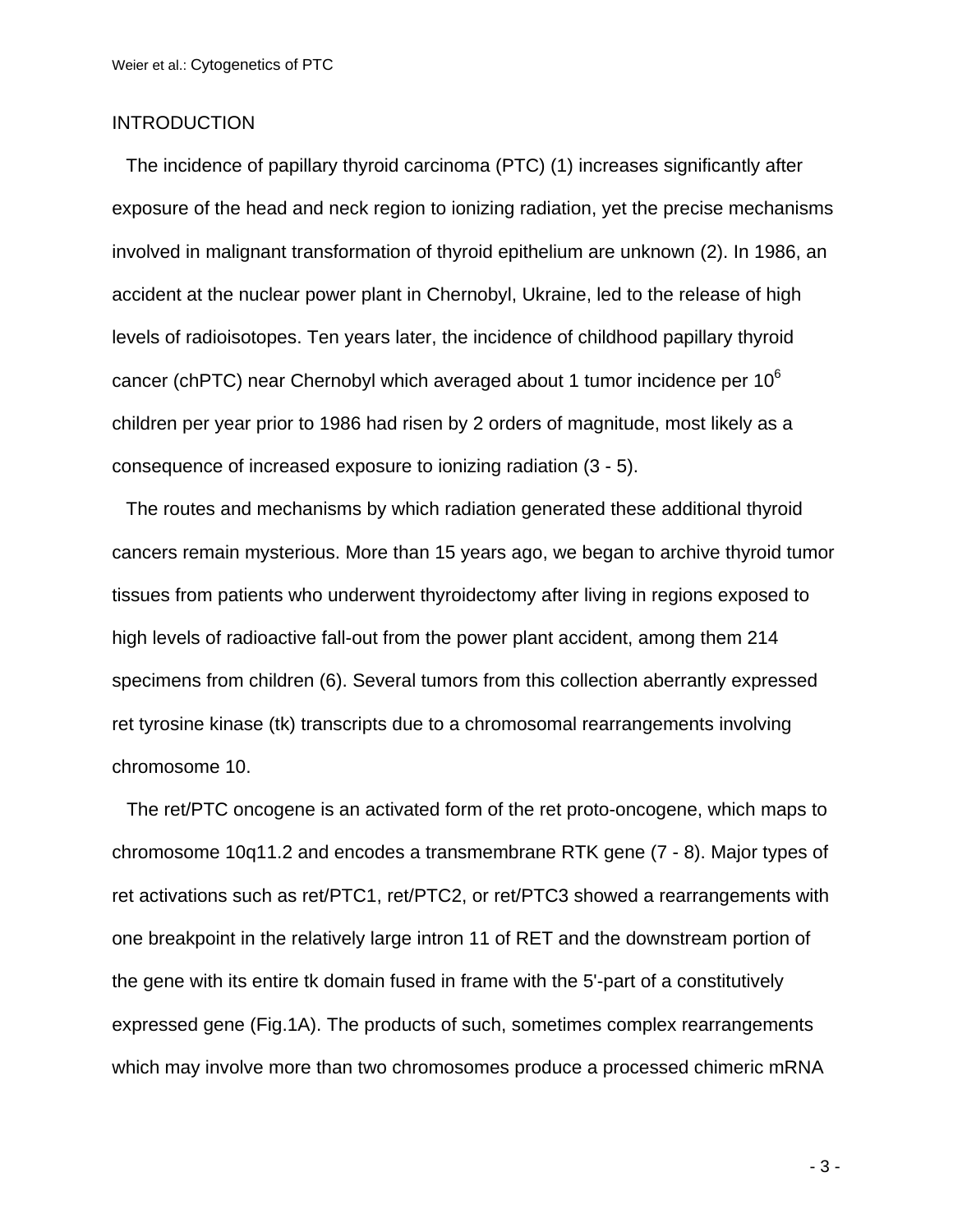which leads to a hybrid protein with full tk activity, but loss of ligand binding domain as well as transmembrane regions (9).

The ret/PTC1 (Fig.1B) and ret/PTC3 oncogenes are caused by paracentric inversions on the long arm of chromosome 10 (9 - 10), while ret/PTC2 is caused by a reciprocal translocation t(10;17) (11). A common feature of activating rearrangements, the breakage of the ret gene within intron 11 upstream of the tk domain led us to propose a simple in situ hybridization protocol with breakpoint-flanking DNA probes for the rapid detection of rearrangements in single interphase cells (12). Application of this or a similar detection scheme has helped investigators so far to identify up to 15 different rearrangements of ret, with most of them in rather small patient cohorts (13 - 14).

However, a shortfall of some of the published FISH-based assays for detection of ret rearrangements in interphase cells is the low specificity of 'probe overlap' assays using probe or probe contigs which leave a gap between the 5'-end and the 3'-end of ret. An example of such incomplete coverage of the region of interest is the BAC-based approach described by Chen et al. (2007). Even when probes map only a few tens of kb apart, chromatin structure or decondensation combined with the effects of sample preparation may let the FISH signals appear separated by microns and being counted erroneously as ret rearrangements.

In addition, many chPTC tumors have phenotypes not attributable to aberrant ret expression or noticeable rearrangements of chromosome 10. Instead, most cells showed a normal G-banded karyotype. Moreover, even within a ret-positive chPTC tumor as determined by reverse transcript PCR (rt-PCR) analysis, not all cells express ret or contain a rearranged chromosome 10.

- 4 -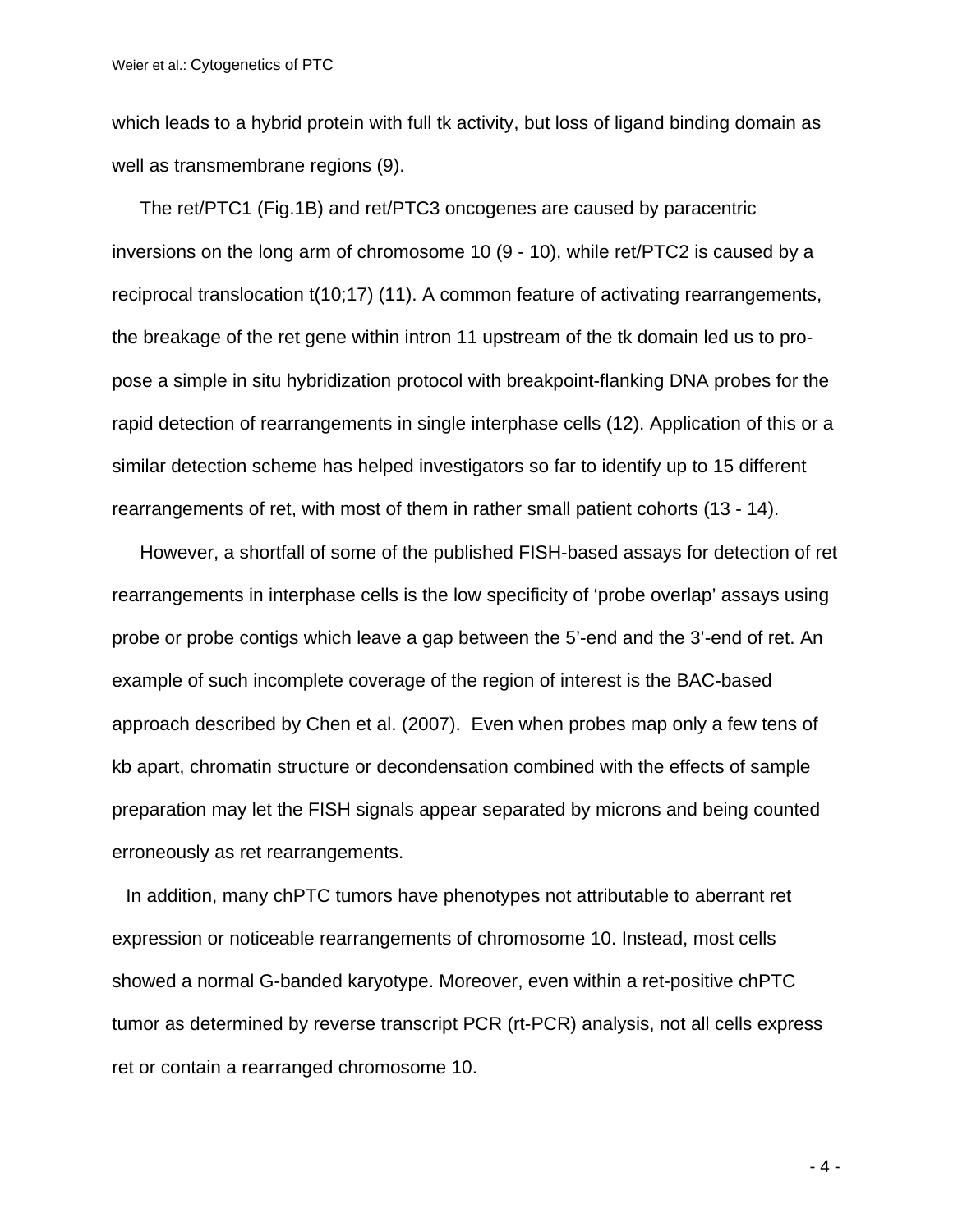The human gene for NTRK1 encodes a signal transducing transmembrane neurotrophic receptor that is stimulated by nerve growth factor. This gene maps to chromosome 1 band q21-22 (15), and its expression in normal tissue is limited to neural-crest derived sensory neurons (16). Aberrant forms of NTRK1 are created by in-frame fusion of its tk domain with 5'-sequences of the human non-muscular tropomyosin gene (TPM3) have been found in colon and thyroid carcinomas (16 - 19). Like NTRK1, TPM3 also maps to chromosome 1q. We previously described some of our cytogenetic studies of chromosome 1 rearrangements in PTC (12, 20 - 21), and in this communication we will touch only briefly on these relatively rare changes involving the long arm of chromosome 1 in chPTC (18 - 19).

We hypothesize that classes of ret/PTC- or NTRK1 activation-negative tumors exist that inappropriately express a different oncogene or have lost function of a tumor suppressor as a result of chromosomal rearrangements. We also believe knowledge of the kind of genetic alterations leading to PTC may facilitate the early detection and staging of tumors as well as provide guidance for therapeutic intervention.

To further our goals, we followed two independent approaches: first, we applied an rt-PCR assay with mixed-based oligonucleotide primers for conserved regions of tk genes followed by product cloning and sequencing to generate a global overview of tk expression in four tumor specimens. Our second, FISH-based approach for karyotype analysis combines the high specificity of bacterial artificial chromosome (BAC)-derived DNA probes with the sensitive single-cell detection capability of FISH, thus enabling the rapid and unambiguous detection of small translocations, duplications and inversions necessary to identify and characterize occult translocations in PTC (21 - 22).

- 5 -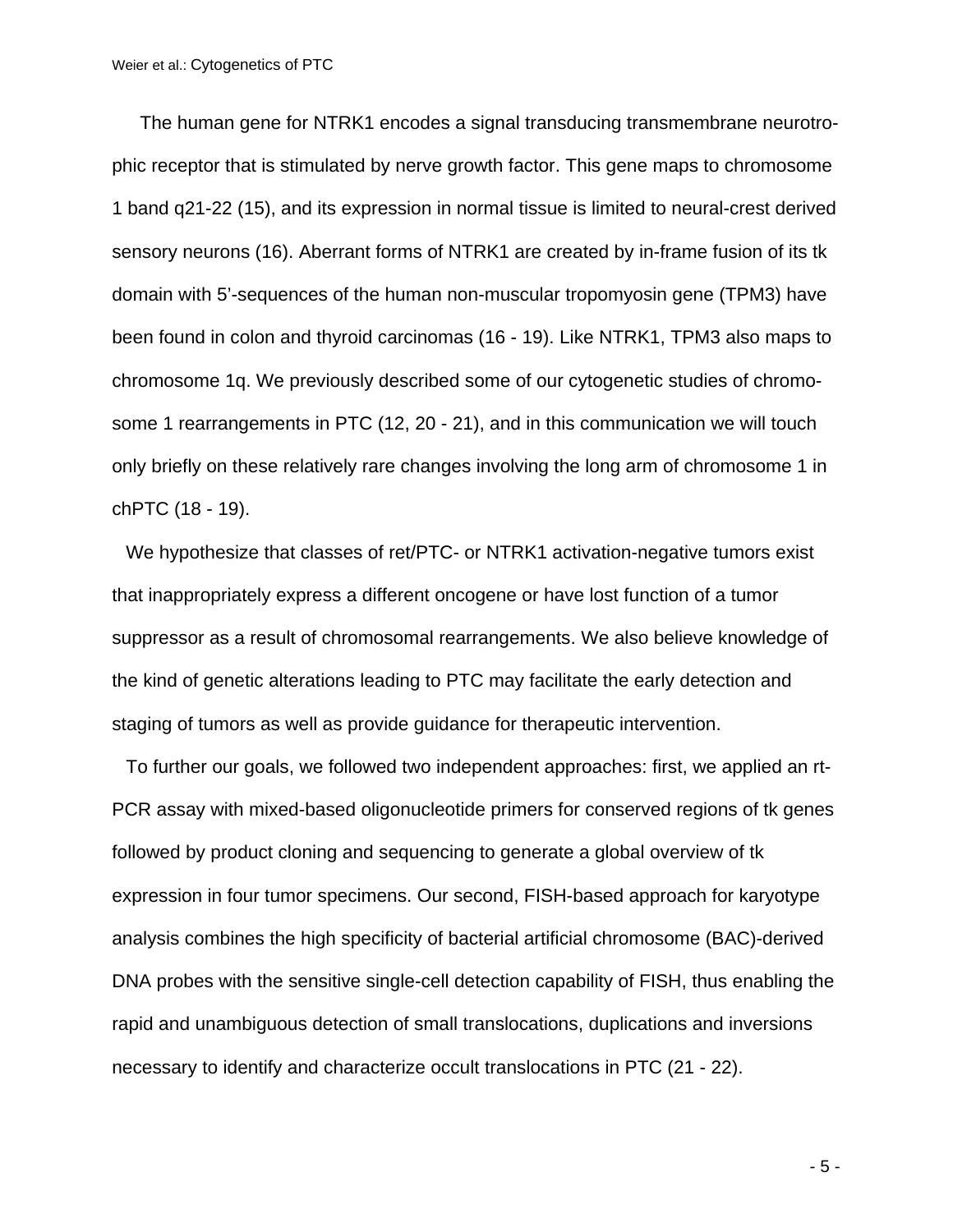## MATERIALS AND METHODS

### Cell and Tissue samples

Primary cell cultures and cell lines were prepared from PTC cases that arose following the 1986 nuclear accident in Chernobyl, Ukraine, and sporadic PTC cases as described [6]. The case S48TK found particular interest due to its large number of unbalanced translocations. For gene expression studies, cells were seeded on cleaned, autoclaved glass slides and allowed to grow to 25-35% confluency, before they were fixed with 4% paraformaldehyde for 5 min and stored in 50% methanol.

Metaphase spreads were prepared from short-term cultures of lymphocytes from an anonymous normal male donor grown for 72 h in RPMI 1640 (Invitrogen, Carlsbad, CA) 10% fetal bovine serum, 1% penicillin/streptomycin and 2% phytohaemagglutinin (PHA, HA-15; Abbott Molecular, Inc, Des Plaines, IL)(23). Cells were blocked in mitosis by treatment with colcemid (0.12 µg/ml, Invitrogen, San Diego, CA) for 30 min. All cells were pelleted and incubated in 75 mM KCI for 15 min at 37°C. The cells were then spun down, and approximately 10<sup>7</sup> cells were fixed in three changes of acetic acid:methanol fixative (1:3, vol.:vol.). Finally, the cells were dropped on ethanol-cleaned glass slides and aged for a minimum of 1 week in ambient air at  $20^{\circ}$ C, sealed in plastic bags and stored at  $-20$  °C until used.

### Molecular cloning of tyrosine kinase (tk) genes expressed in PTCs

We followed an RT-PCR approach with mixed base primers to identify expressed tk genes in PTC specimens and constructed cDNA libraries containing the catalytic domains of tk genes. The cDNA was prepared from tumor tissues by RNA isolation followed by oligo-dT primed reverse transcription. PCR amplification was then per-

- 6 -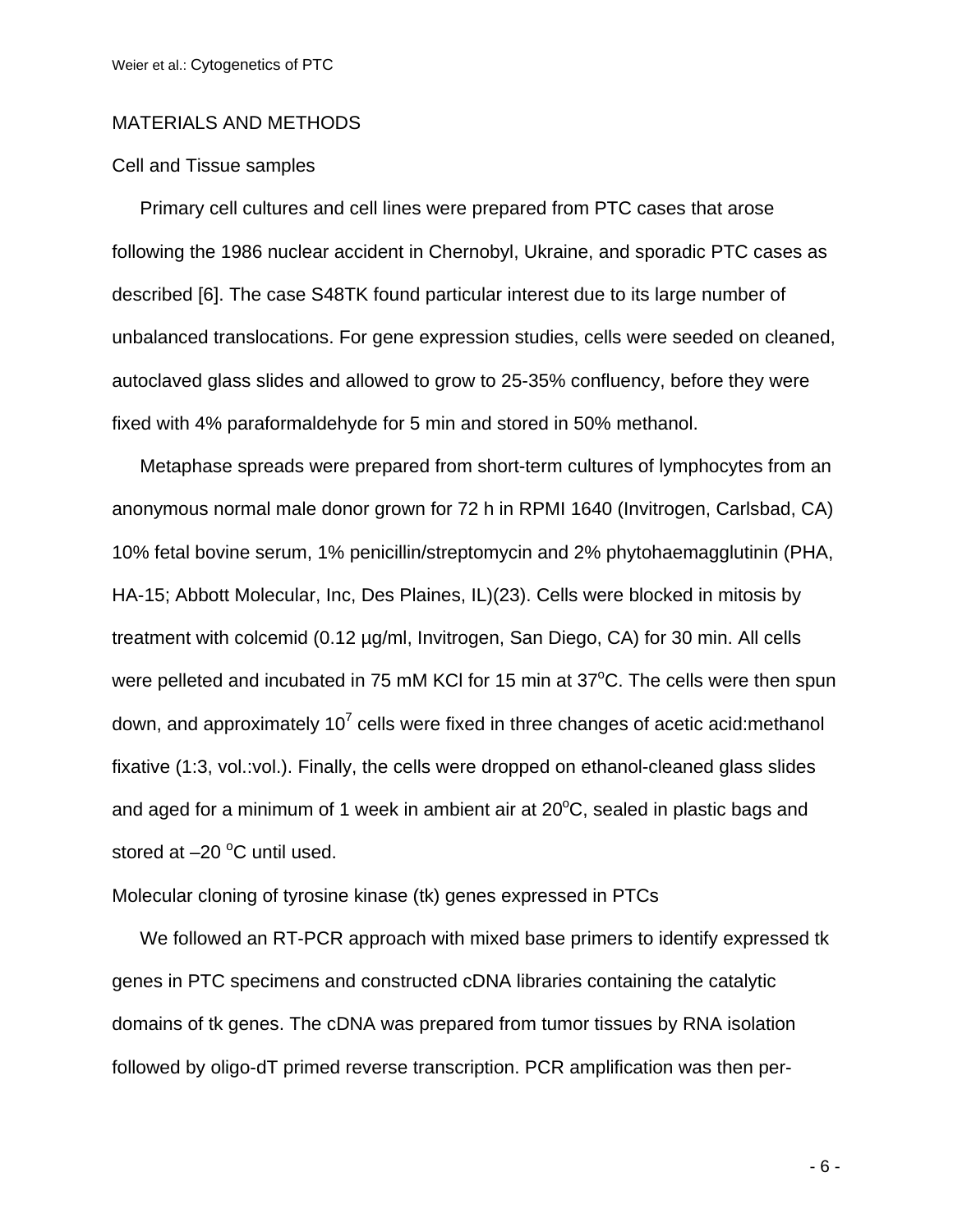formed for 35 cycles using mixed base primers that bind to the conserved sequences of domains VII and IX of the tyrosine kinase genes (F-TYRK: 5´-GGGCGTCAGAARRTNR-SNGAYTTYGG-3´; R-TYRK: 5´-GCGCGGGCCCRWANSHCCANACRTCNSA-3´)(23). Each cycle consisted of a denaturation step of 30 sec at 94°C, primer annealing at 53°C for 60 sec and primer extension for 120 sec at 72°C. Most PCR products appeared as a single broad band of the expected size (~160-170 bp). Reamplification of the PCR products with modified F-TYRK/R-TYRK primers designed to include deoxy-UMP residues and a Not1 restriction site at their respective 5´ends (F-TYRKU: 5´-CUACUA-CUACUAGCGGCCGCAARRTNRSNGAYTTYGG-3´; R-TYRK: 5´-CAUCAUCAU-CAUGCGGCCGCCCRWANSHCCANACRTCNS-3´) resulted in PCR products of the expected size (about 190 bp) suitable for treatment with uracil DNA glycosylase (UDG) and cloning into pAMP1 (Gibco/LTI). Prior to UDG-treatment and annealing to the vector, PCR products were heated at 60°C for 10 min, placed on ice and purified (Biospin 30 column, Biorad, Hercules, CA) to remove nontemplate-derived products. Transformation was performed using MAX Efficiency DH5 $\alpha$  competent cells (Gibco/LTI, Gaitherburg, MD). Cells were incubated overnight at 37°C on LB plates containing 100µg/ml ampicillin, 50µg/ml X-gal and 1mM IPTG (Gibco/LTI).

The DNA from clones with 125-190 bp inserts was extracted and blotted on a Zeta-Probe nylon membrane (Biorad). The filters were screened with  $\alpha$ ( $32P$ )dCTP-labeled probes prepared from known tk genes, such as previously sequenced tk-fragments. Only clones that did not hybridize with any of the known probes were sequenced. Dideoxysequencing using ABI instruments and fluorescent primers was performed at the University of California, Berkeley, Biochemical Core Facility on a recharge base.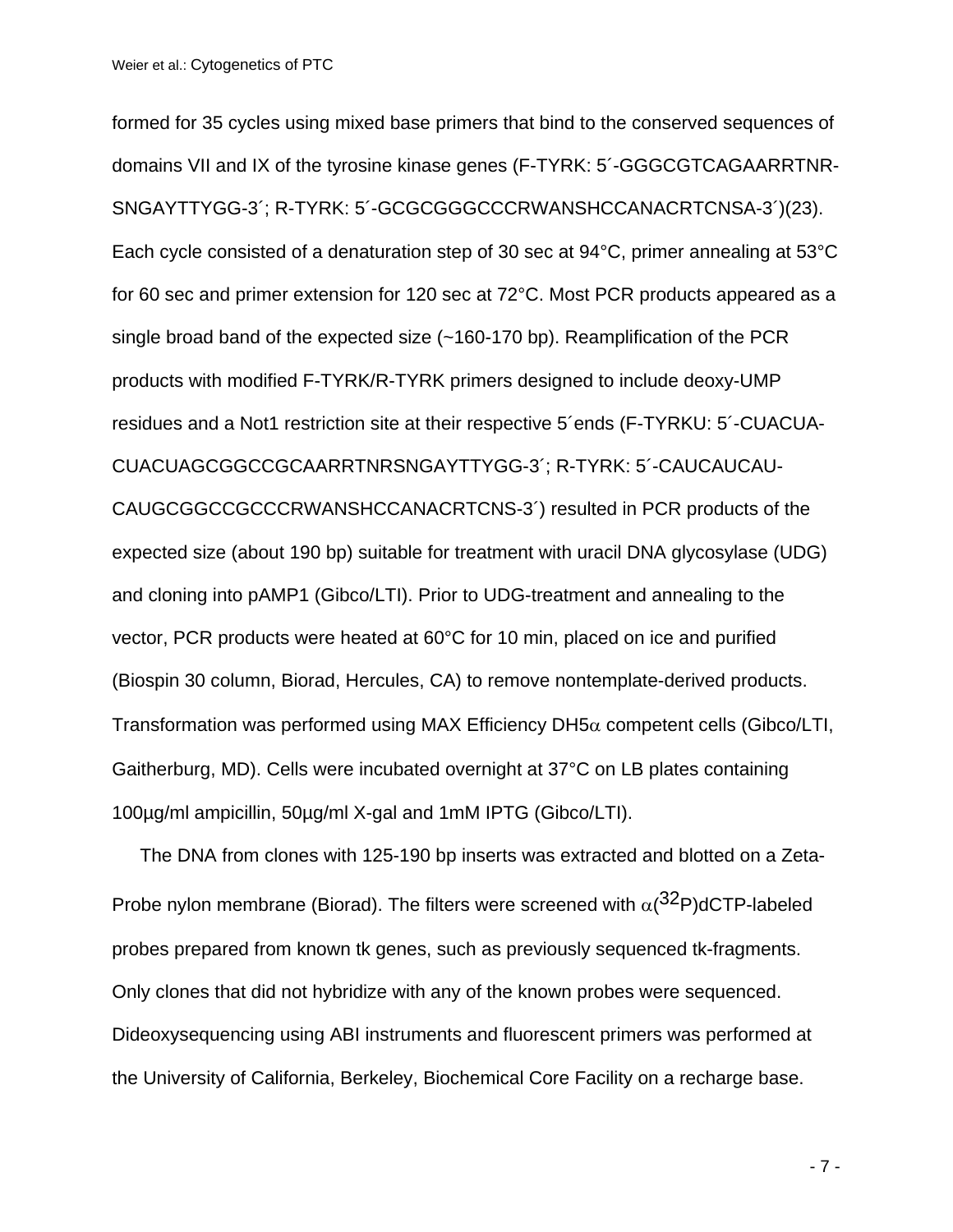#### Fluorescence in situ hybridization

All FISH experiments followed our previously published protocols (12,15,21). For initial screening of S48TK metaphases, we selected six BAC clones for the chromosome 9 from the Roswell Park Cancer Institute (RPCI) library RP11 (Table 1) using information in publicly available databases (http://genome.ucsc.edu/ and http://www.ncbi.nlm.nih.gov/gquery/gquery.fcgi)(25). For DNA isolation and preparation of DNA probes from individual clones, BAC DNA was isolated from 10 ml bacterial overnight cultures containing 12.5 µg/ml chloramphenicol (Sigma, St. Louis, MO) using an alkaline lysis protocol and precipitation in 2-propanol DNA (15,20,24). Then, the DNA was extracted once with phenol:chloroform, precipitated again with 2-propanol, and resuspended in 20-40 µl sterile water. The DNA concentrations were determined using a TKO100 instrument and Hoechst 33342 fluorometry (Hoefer, San Francisco, CA). The BAC-derived DNA (typically 1-2  $\mu$ l of DNA in a 10  $\mu$ l reaction) was labeled via random priming following the instruction of the kit manufacturer (BioPrime Kit, Invitrogen) incorporating biotin-14-dCTP (part of the BioPrime kit), digoxigenin-11-dUTP (dig-11 dUTP, Roche Molecular Biochemicals, Indianapolis, IN), fluorescein-12-dUTP (Roche Molecular Biochemicals), Cy5-dUTP (Amersham, Arlington Heights, IN) or Cy5.5-dCTP (Perkin Elmer, Wellesley, MA)(22). [Table 1 here]

The clones used to label specific regions of chromosome 9 were a subset of the Sanger Institute 1Mbp set (22,26). A total of 150 BAC clones (50 and 100 clones for the short and long arms of chromosome 9, respectively) were grown overnight in 2 ml LB medium plus chloramphenicol each in 96-well plates (Becton Dickinson, San Jose, CA). The preparation of DNA probes representing BAC pools was performed in the way

- 8 -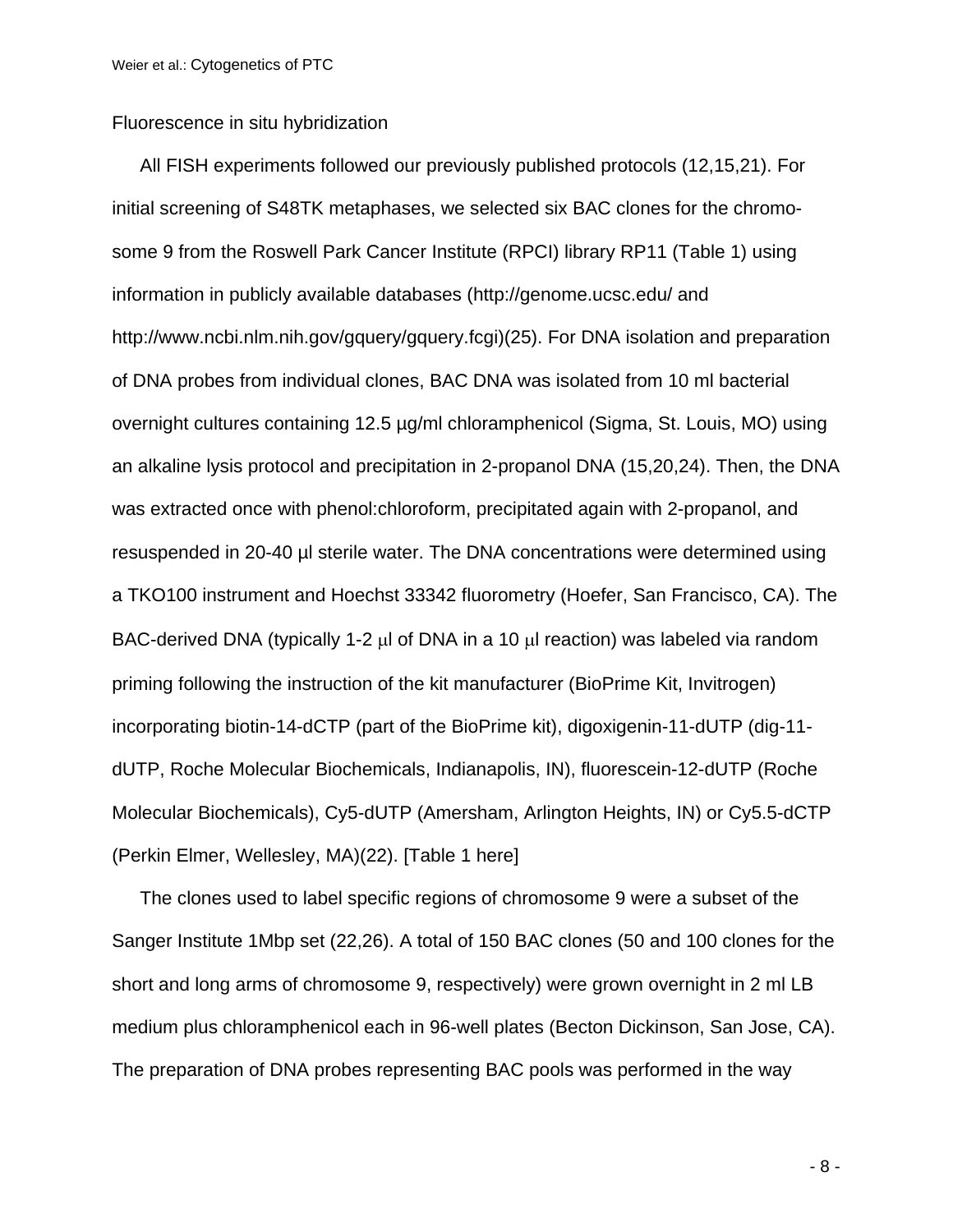described for single clones with the following modification: 1 ml from each culture was combined in the desired pool, the cells were spun down, resuspended in 10 ml PBS containing 50 μg/ml lysozyme, and DNA was isolated and labeled as described above. Prior to hybridization of DNA probes to S48TK cells, all probes were tested on normal male metaphase spreads to ensure sufficient signal strength, and correct cytogenetic map positions. [Table 2 here]

Our FISH protocols were based on separate denaturation of probes and DNA targets (22). Briefly, we combined 1  $\mu$ l of each probe (typically 20-300ng of labeled DNA), 1-4 μl of human COT-1™ DNA (1 mg/ml, Invitrogen), 1 μl of salmon sperm (SS) DNA (10 mg/ml, Invitrogen) and 7 μl of a hybridization master mix so that the final mixture contained 65% formamide (FA)(Invitrogen), 10% dextran sulfate in 2x SSC, pH 7.0 (20x SSC is 3 M sodium chloride, 300 mM tri-sodium citrate)(21,24). If more than three probes were combined, we precipitated the probes, SS DNA and COT-1™ DNA in 2-propanol, and resuspended the pellet in 3 μl water prior to addition of and the hybridization master mix. The mixture was denatured at  $76^{\circ}$ C for 10 min and incubated for 30 min at 37  $\mathrm{^{\circ}C}$  to pre-anneal blocking DNA with probes. At this time, the slides were denatured for 4 min at 76 $^{\circ}$ C in 70% FA/2x SSC, pH 7.0, dehydrated in a 70%, 85%, 100% ethanol series for 2 min each step, and air dried. Ten microliters of the hybridization mixture was pipetted on to the cells, covered with a 22x22 mm<sup>2</sup> coverslip and sealed with rubber cement. Hybridization of a cDNA probe prepared by random priming of DNA isolated from the IMAGE Consortium cDNA clone ID 49318 (Research Genetics, Huntsville, AL) containing the NTRK1 cDNA followed the above protocol, except that paraformaldehyde-fixed cells were attached to slides.

- 9 -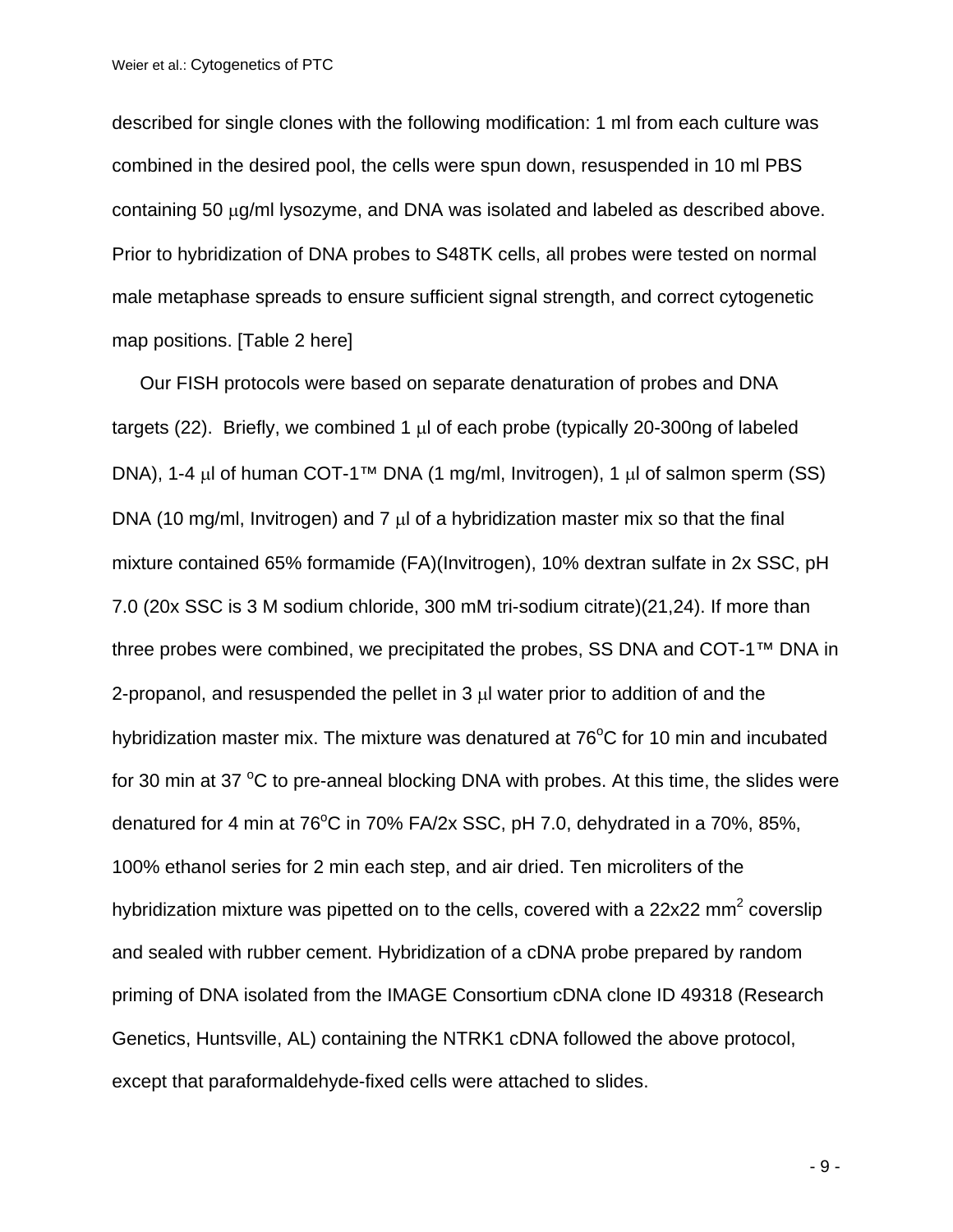Following overnight hybridization at  $37^{\circ}$ C, the slides were washed two or three times in 50% FA/2x SSC at 45<sup>o</sup>C for 10 min each followed by two washes in 2x SSC at 21<sup>o</sup>C on a shaking platform. Cells were then incubated 5 min in PNM (5% nonfat dry milk, 1% sodium azide in PN buffer (0.1 M Na phosphate buffer, pH 8.0, 1% Nonidet-P40 (Sigma))) at 21°C, before bound non-fluorescent probes were detected with fluoresceinconjugated avidin DCS (Vector, Burlingame, CA) or anti-digoxigenin-rhodamine (Roche). Finally, the slides were mounted in 4',6-diamidino-2-phenylindole (DAPI) (0.5 µg/ml; Calbiochem, La Jolla, CA) in antifade solution (24). Spectral Karyotyping analysis was performed with commercially available probes (Applied Spectral Imaging, Inc., Carlsbad, CA) and an SD200 Cytogenetics workstation (ASI) following the manufacturer's instructions (9,22).

Image acquisition and analysis.

Fluorescence microscopy was performed on a Zeiss Axioskop microscope equipped with filter sets (single or triple color or 84000v2 Quad, ChromaTechnology, Brattleboro, VT) for observation of Cy5, Cy5.5, Texas Red, Cy3.5/rhodamine, FITC, DAPI. Images were collected using a CCD camera (VHS Vosskuehler, Osnabrueck, FRG) and processed using Adobe Photoshop® software (Adobe Inc., Mountain View, CA). Mouse xenografts

Fifty thousand S48TK cells suspended in 50µl of type I collagen gel were grafted beneath the kidney capsule of athymic mice. After 2 weeks, the mice were euthanized and tumor tissues were harvested. Prostate cancer cells lines were used as positive controls. All animal protocols were reviewed and approved by the Institutional Animal Care and Use Committee (IACUC), Vanderbilt University (protocol # M/01/312).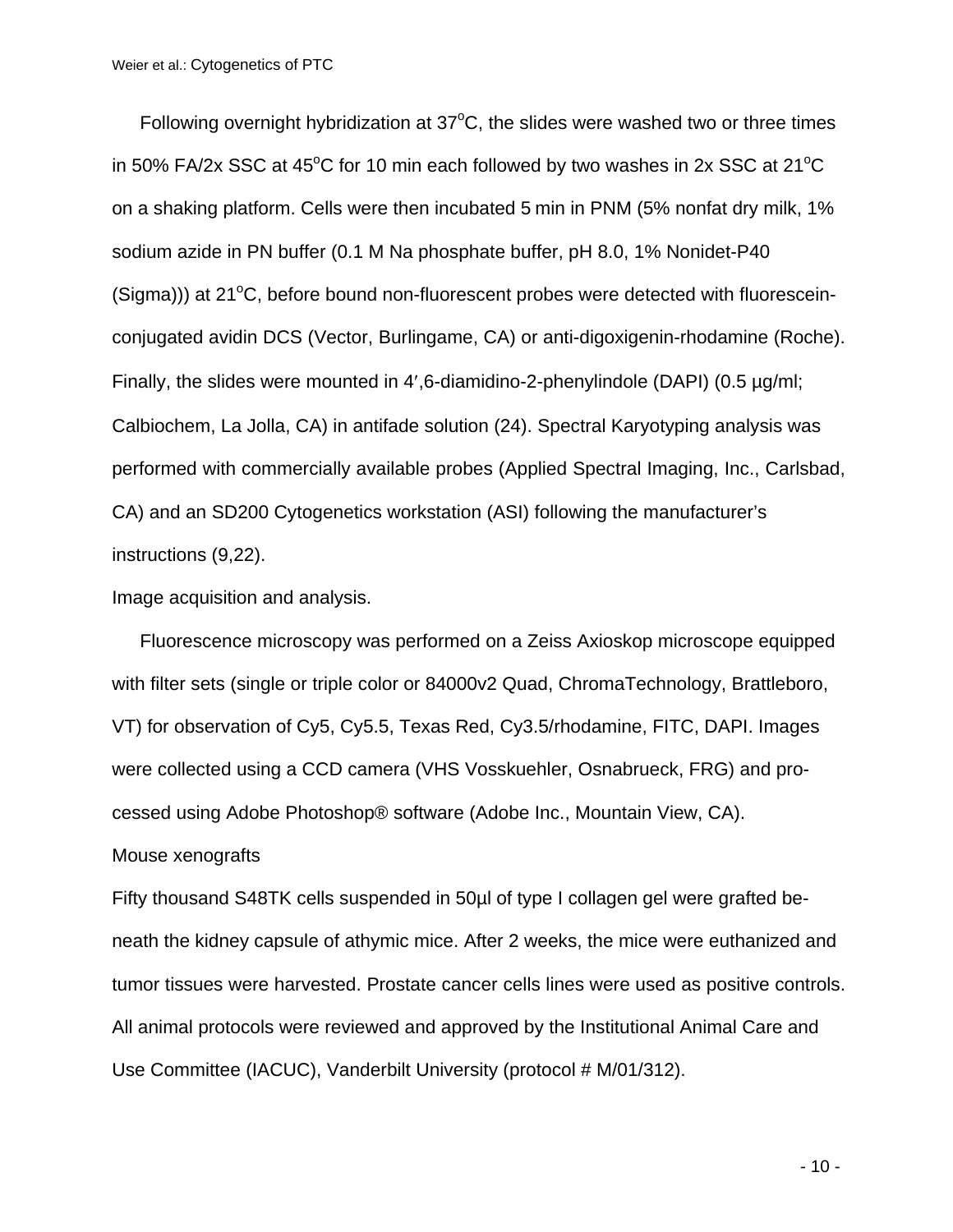### **Results**

Molecular profiling of tk genes expressed in PTCs

We analyzed a total of 795 recombinant clones with 473 of them partially sequenced and complete sequences obtained from 441 clones. DNA sequences were analyzed using the programs FASTA, BLASTX and BEAUTY to identify clones that contained known tyrosine kinase genes. In total, we identified 44 different tyrosine kinase genes among 441 sequences. In addition, 81 clones contained inserts that did not possess sufficient homology (>70%) to be assigned to known tk genes. However, simulated transcription using the computer program DNA STRIDER generated bona fide tk gene-like amino acid sequences in 35 cases. DNA sequence alignments were performed using the 'ClustalW Multiple Sequence Alignment Program' and the 'HUSAR' program package (DKFZ, Heidelberg) to determine the relationship among these sequences. At least three transcripts were cloned for which STRIDER suggested tk- like amino acid sequences, but genes could be identified by BLAST. About 10% of the sequenced clones (i.e., 46 sequences) appeared to contain PCR or cloning artifacts. Raw sequences were used to select clones for pre-screening.

Case S50TK exemplifies the efficiency of our approach. Pre-screening of the first set of clones with 10 previously identified transcripts under normal stringency was only somewhat sufficient to identify previously characterized insert sequences and sequencing demonstrated the presence of ABL, UFO and FLG transcripts. The second cycle testing an additional 172 recombinant clones showed a significant number of BRK transcripts, a gene reported to be over-expressed in breast cancers and melanomas (27). When a third cycle involving the analysis of 96 more clones from case S50TK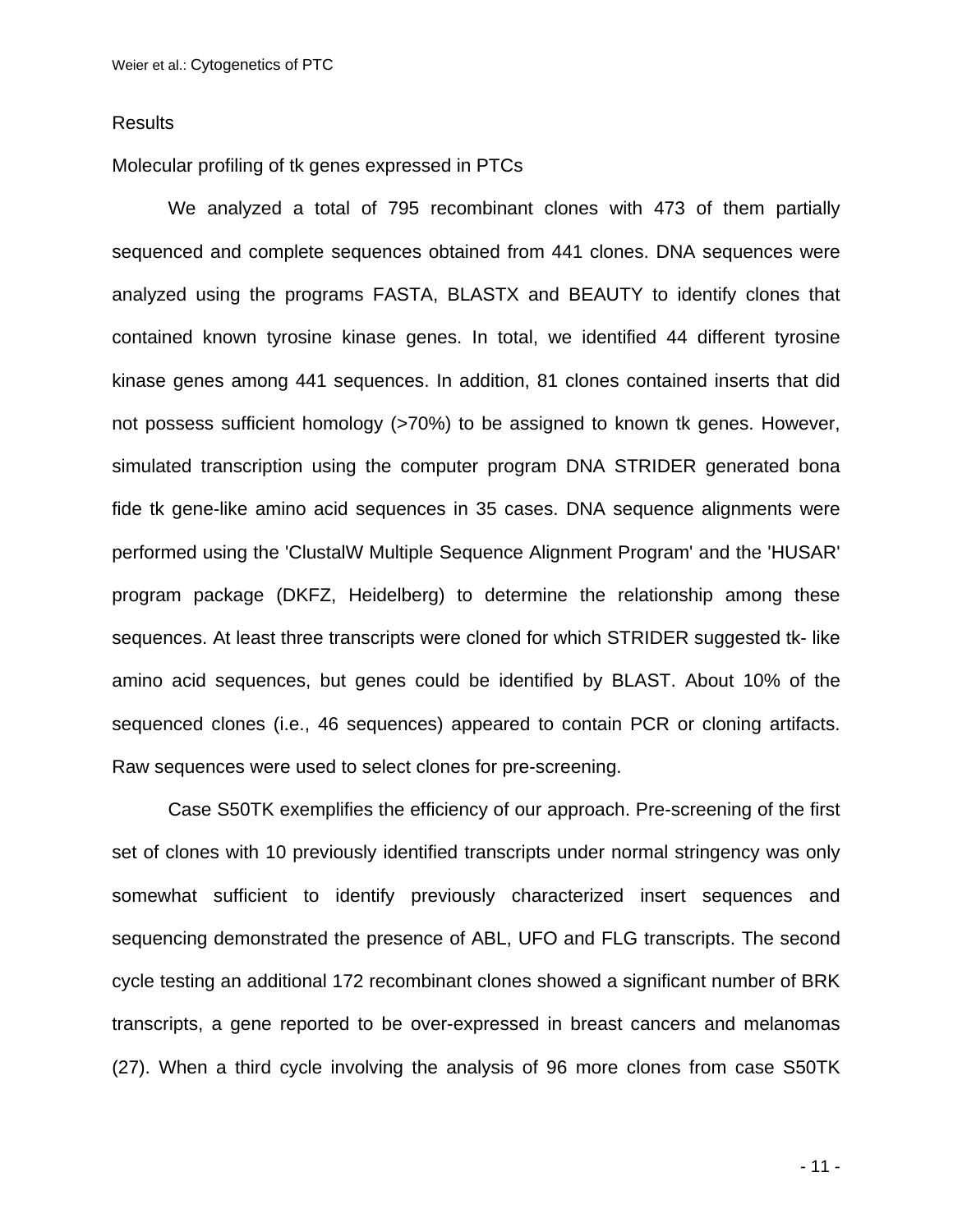included BRK among 19 different probes in prescreening, 40 clones were selected for sequencing leading to 11 (~27 %) additional tk sequences with no BLAST hits. The list of tk genes identified by the expression profiling contained several sequences reported to have transforming activity, such as C-MER/mertk, UFO/AXL and BRK (27 - 28)(Table 3). However, no ret transcripts were found. Furthermore, since the rt-PCR assays generated only one tk-tag-per-transcript, they could not discriminate between wild-type and mutated genes. [Table 3 here]

At this point, we decided to apply molecular cytogenetic techniques to search for activating rearrangements. Case S48TK seemed to be an interesting candidate for this type of investigation due to its large number of chromosomal rearrangements.

#### Karyotype analysis

By G–banding (data not shown) or SKY analysis (Fig.2A), the cell line S48TK had shown numerous translocations among them several complex translocations including two marker chromosomes, m1 and m2, that carried chromosome 9 derived material (6,20,22). Our SKY analysis suggested that m1 is the product of a t(7;9;15), while m2 might have been the results of insertion of chromosome 9 material into a der(8)t(8;15)(Fig.2A, insert).

In addition, our interest in rearrangements of the long arm of chromosome 1 was initiated by the observation that several derivative chromosomes carried chromosome 1-derived material. The proximal long arm of chromosome 1 harbors the NTRK1 and TPM3 genes, and comparative genomic hybridization (CGH) indicated extra copies of the proximal region of chromosome1q besides an amplification on 9q (Fig.2B). A

- 12 -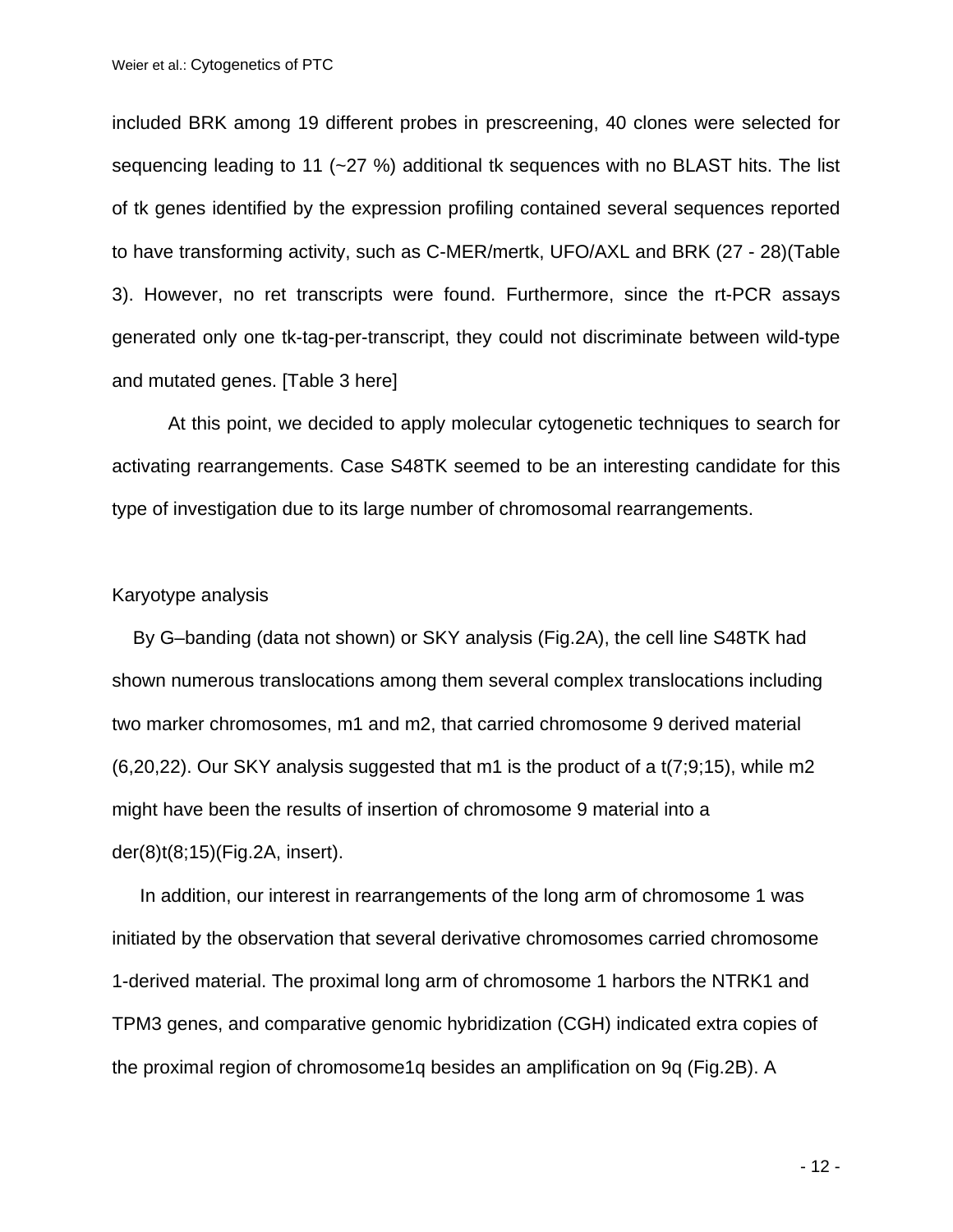preliminary molecular cytogenetic analysis of rearrangements involving the long arm of chromosome 1 in cell line S48TK has been published recently (20). Hybridization of BAC probes that bound either proximal or distal of the two candidate genes NTRK1 and TPM3 could demonstrate two marker chromosomes, one that appear to carry an inversion of the critical region between 144 Mbp and 155 Mbp, while the second marker chromosome showed hybridization pattern indicative of multiple copies of the same region (20). Further fine mapping and delineation of the chromosome 1-specific breakpoints has been initiated. Hybridization of a biotinylated cDNA probe for NTRK1 showed strong, most cytoplasmic signals in S48TK cells grown on slides (Fig.2D), which supports the hypothesis that rearrangements in this cell line led to abnormal NTRK1 expression.

An initial hybridization used of six arbitrarily chosen BAC-derived DNA probes that cluster pairwise in three locations: on the short arm of chromosome 9 at 9p21 roughly between 21.850 Mbp and 27.313 Mbp (visualized in red), the proximal long arm of chromosome 9 around or the distal long arm of chromosome 9 (both loci detected with avidin-FITC, green fluorescence)(Table 1). The FISH results (Fig.2C) indicated two copies of a der(9) with material from 9p as well as 9q indicated by the presence of one red and two green signal domains representing the locus under test on the short and long arm of chromosome 9, respectively. Besides highlighting a der(?)t(?;9), which carried chromosome 9 material, this hybridization experiment also delivered first clues about the composition of the marker chromosomes, m1 and m2 (Fig.2C, arrows). As the metaphase spread in Fig.2C shows, the marker m2 contained only DNA from one of the loci on chromosome 9q (only 1 pair of green signal domains), while the metaphase

- 13 -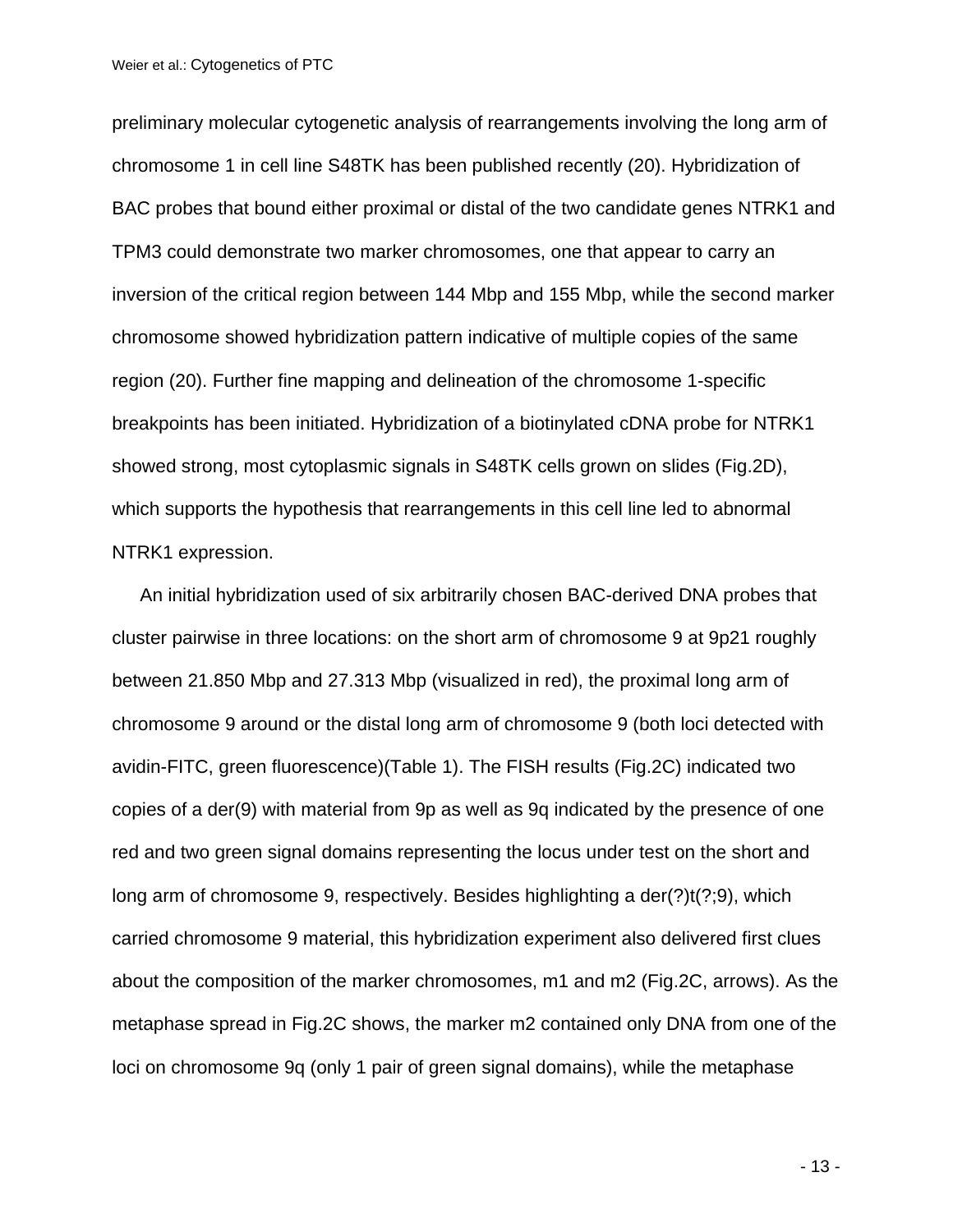chromosome m1 showed four pairs of signals indicative of a duplicated region containing both regions from 9q13-21 and 9q22-31 (Table 1).

The hybridization of locus-specific BAC probes and observation of green FISH signals on the marker chromosomes presented strong evidence for the presence of DNA from chromosome 9q on markers m1 and m2 (Fig.2A), but a more systematic approach was needed to delineate the breakpoints, and eventually identify genes with altered expression at or near the translocation breakpoints. We decided to cover the entire euchromatic part of human chromosome 9 with BAC probes that bind on average every 600-700 kb apart. From the Sanger Center BAC 1Mbp set (26), we selected 50 clones that map to the short arm of chromosome 9, and 100 clones that map to the long arm (Table 2). The 150 BAC clones were arrayed in 96-well microtiter plates so that the most distal clone on the short arm of chromosome 9 was placed in position A1 and each row (also called 'pool') contained between 8 and 11 clones that mapped into an interval of several megabasepairs (22). Two 96-well plates were sufficient to hold all 150 clones. To expedite the characterization of the marker chromosomes, we labeled the five pools that map to the short arm of chromosome 9 (Table 2, pools 9-1 to 9-5) with digoxigenin. Pools 9-6 to 9-15 that map to the long arm were combined and labeled with biotin. All probes were then combined in one hybridization mixture. Hybridization of these chromosome 9 arm-specific probes onto normal metaphase chromosomes showed the desired effect of painting the short and long arms in red and green, respectively (Fig.2E, top), while hybridization of the same probes to S48TK metaphase spreads revealed four different types of chromosomes with material from chromosome 9, among them the markers m1 and m2 (arrow in Fig.2E, bottom). Again, the FISH results suggested that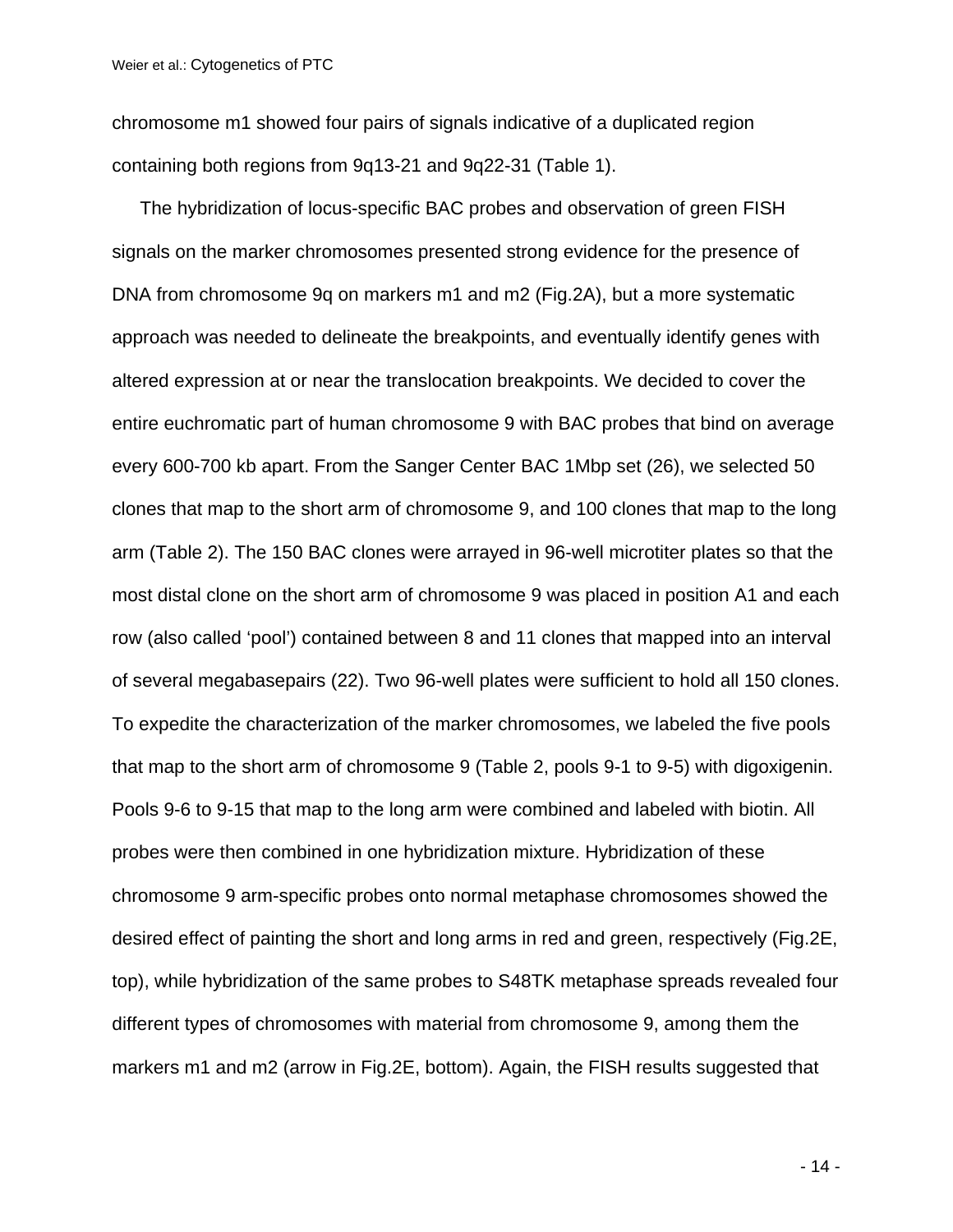the markers m1 and m2 contained no material derived from chromosome 9p. A representative result of FISH analysis of a S48TK metaphase spread is shown in Fig.2F. Hybridization of individual pools allowed us to narrow the chromosome 9 material on m2 to DNA from pools 9-10 and 9-11 (not shown)(22). Thus, in only two overnight hybridizations, the origin of the small insert could be narrowed down from chromosome 9 (about 138 Mbp) to the long arm of chromosome 9 (about 93 Mbp) to a pair of BAC pools (12.7 Mbp).

To characterize the marker chromosomes with even higher resolution, we selected four BAC clones from the interface between pools 9-10 and 9-11. The DNAs isolated from clones RP11-96L7 and RP11-547C13 covering the area from 98.923 Mb to 99.450 Mb (Table 2) were labeled with biotin and detected with avidin-FITC (green). The DNAs isolated from clones RP11-463M14 and RP11-208F1 covering the area from 99.548 Mb to 100.198 Mb (Table 2) were labeled with digoxigenin and detected with anti-digoxigenin antibodies conjugated to rhodamine (red). Marker m2 showed a single green domain, while marker m1 showed more than 2 domains that had bound red as well as green probes (Fig.2G). Thus, the chromosomal region amplified on marker m1 seems to be larger than the chromosome 9-derived fragment on marker m2. The next step in our investigation will be the characterization of expressed sequences in the interval flanked by clones RP11-96L7 and RP11-208F1, which requires integration of information from slightly different database namely the Sanger Center BAC database, the NIH/NCBI Human Genome map and the information available through the www interface at the University of California, Santa Cruz, (UCSC) Genome Browser (25). A first look at the region chromosome 9:100.645 – 102.198 Mb on the UCSC Genome browser showed

- 15 -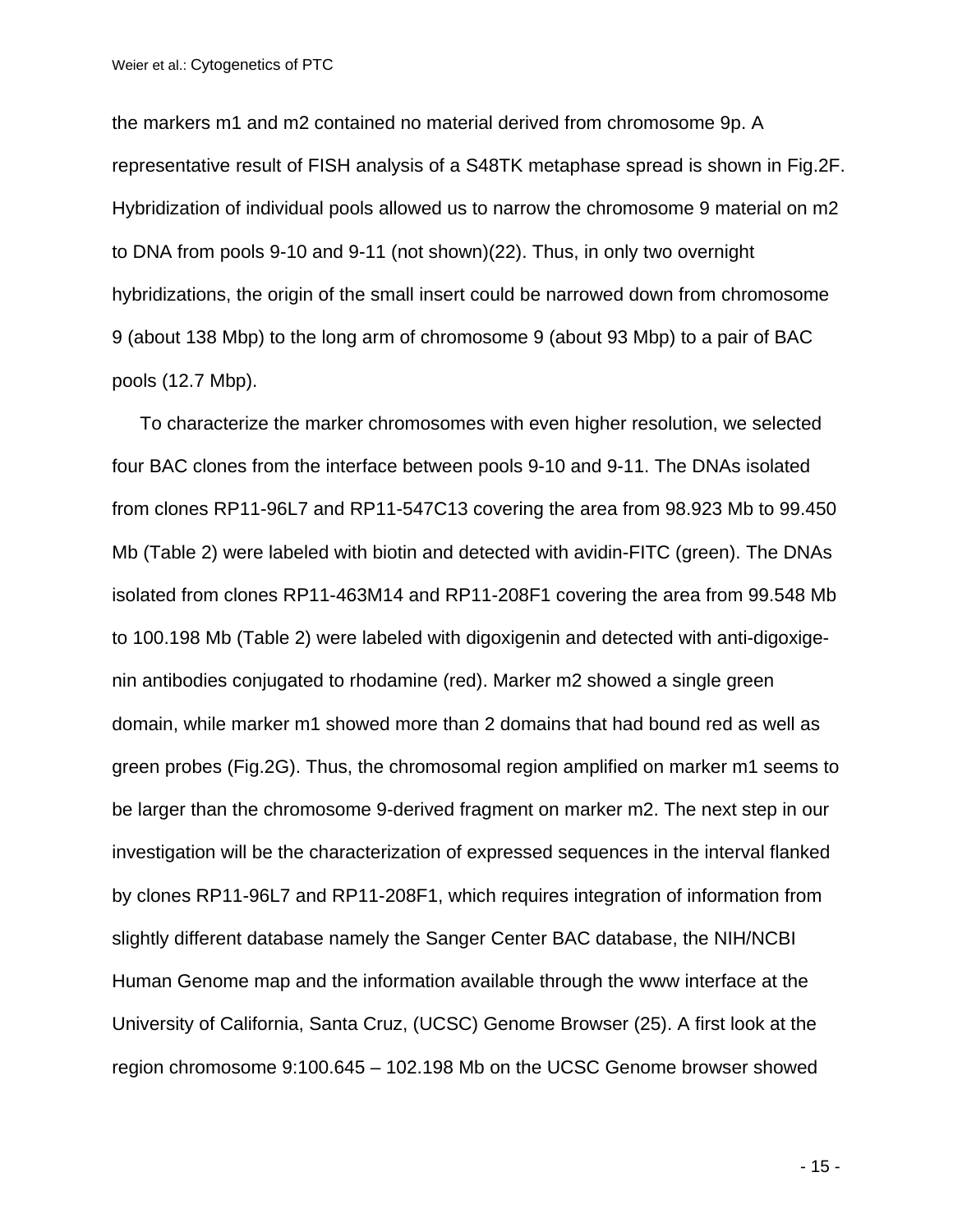that the transforming growth factor beta receptor 1 (TGFBR1)(Fig.2H, arrow) gene maps to this region as well as BAC clone RP11-91D7 (Fig.2H, arrow), which we had hybridized initially.

Our mouse xenograft studies underlined the aggressive growth behavior of S48TK cells. Twenty kidney capsule xenografts of S48TK formed 20 rapidly growing tumors (100%) in athymic mice, while a parallel xenograft of TPC-1 cells (15) failed to grow.

#### **Discussion**

Driven by a desire to understand how human cancer is linked to radiation, we decided to investigate the chromosomal and genetic changes in thyroid cancer tissues obtained from a special cohort of patients: children who lived in regions contaminated by the 1986 nuclear accident in Chernobyl, Ukraine. There have been speculations about the role of iodine deficiency or ionizing radiation in the genesis of thyroid tumors, but the precise mechanisms underlying the progression of normal thyroid epithelium to benign thyroid disease (for example, goiters or adenomas) to carcinomas or a direct malignant transformation of normal epithelium are unknown. Specific chromosomal rearrangements such as the ret/PTC oncogenes or a TMP3-NTRK1 fusion gene product have been suggested as a cause of malignant transformation of thyroid epithelium, yet many tumors do not show either abnormality.

Recent reports suggested that the aberrant expression of genes involved in apoptosis or cell proliferation may play an important role in the malignant transformation of benign thyroid neoplasms or the progression of well differentiated thyroid cancer to the much more aggressive anaplastic carcinomas (29 - 31). This and other interesting

- 16 -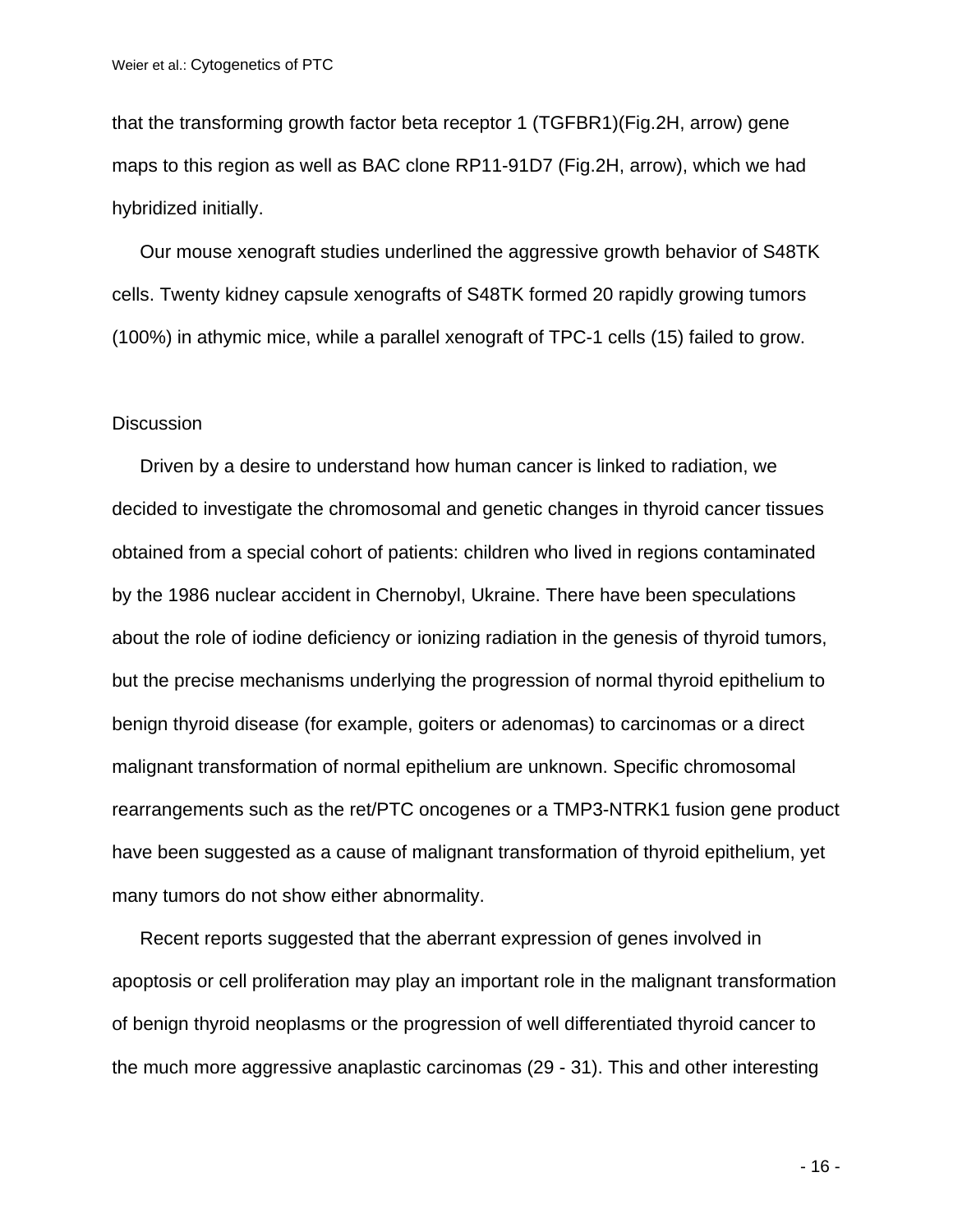observations involving tyrosine kinase genes such as the family of Aurora kinases or a Polo1-like kinase in this transformation still await confirmation in larger study cohorts (32 - 33).

When we began our studies on chPTC specimens, we ask whether 1. the cell lines form tumors in nude mice, 2. the cells express tk genes in a way that might explain their phenotype, and 3. whether the analysis of metaphase spreads will reveal chromosomal changes that provide leads to the identification of activated oncogenes. Certainly, cell line S48TK forms aggressively growing tumors, is aneuploid and carries multiple translocations. Thus, S48TK appears to be an interesting cellular system to study genetic changes and their consequences in radiation-related PTC.

Our expression profiling of tk genes generated a wealth of information about expressed tk genes and signaling cascades that are involved in the transmission of extracellular proliferation and differentiation signals to their intracellular targets including the mitogen-activated protein kinase (MAPK) pathway (34). But expression profiling hardly gets to the root of the problem, i.e., which cis- or trans-acting factor is responsible for abnormal expression. Another shortfall of RNA expression profiling of cells cultured in vitro is the fact that results are easily affected by culture conditions, which, in a similar fashion, is also true for profiling growth factors in serum before or after physical exercise (35). Thus, if one assumes that misrepaired, radiation-induced double-strand DNA breaks initiated the post-Chernobyl thyroid cancer cases, a molecular cytogenetic search for chromosomal alterations appears to be a more promising route to identification of the genetic changes underlying chPTC, and ultimately devising strategies for molecular intervention of the disease (33, 36).

- 17 -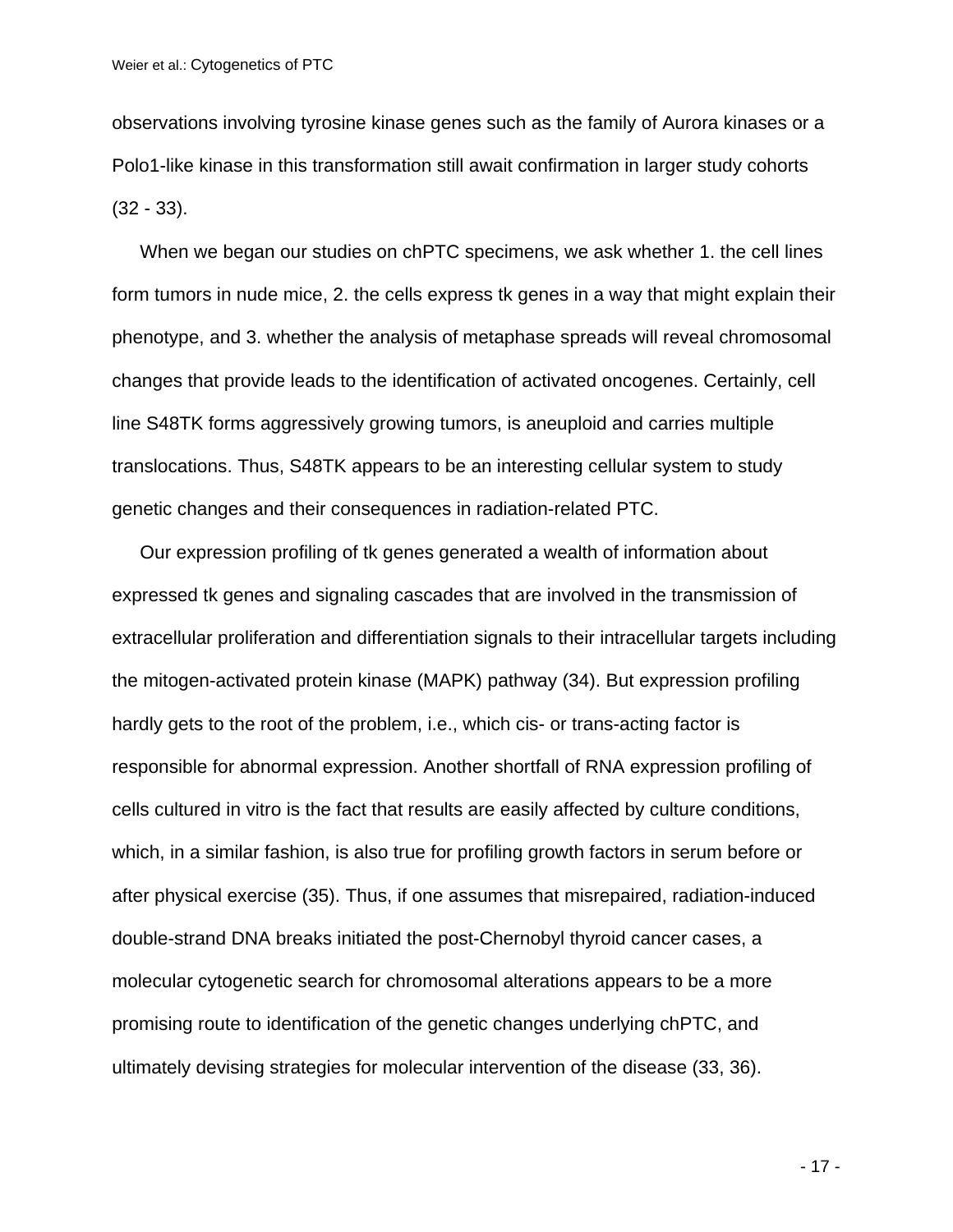Routine laboratory techniques for karyotype analyses are based on Giemsa (G) banding, whole chromosome painting (WCP) or Spectral Karyotyping (SKY). These techniques are likely to fail to detect deletions or translocations smaller than ~10 Mbp, i.e., roughly the size of a chromosome band. However, fluorescence *in situ* hybridization (FISH) with locus-specific DNA probes is sensitive enough to tag specific DNA sequences in interphase or metaphase cells. Our FISH-based approach for karyotype analysis combines the high specificity of bacterial artificial chromosome (BAC)-derived DNA probes with the sensitive single-cell detection capability of FISH, thus enabling the rapid and unambiguous detection of small translocations, duplications and inversions necessary to identify and characterize occult translocations in chPTC (20).

For more than a decade, our laboratories have been involved in the preparation of breakpoint-specific probes and assays (12, 37 - 40). Initially, we used probes prepared from yeast artificial chromosome (YAC) clones, and it took on average 8-10 week to prepare probes suitable for interphase analysis (37). The availability of annotated BAC libraries has greatly facilitated the task of breakpoint mapping, so that breakpointspanning or -flanking BAC clones can often been isolated in less than 3 weeks (41).

A straightforward application of in situ hybridization experiments using BAC pools for decreasing sizes of genomic intervals rapidly led to the identification of TGFRB1 as a candidate kinase in the development or progression of PTC. The precise role of TGFBR1 in chPTC progression and contributions from other members of the TGF-beta family of growth factors and receptors, which are involved in many cellular processes such as proliferation and apoptosis (42-43), will require further investigations.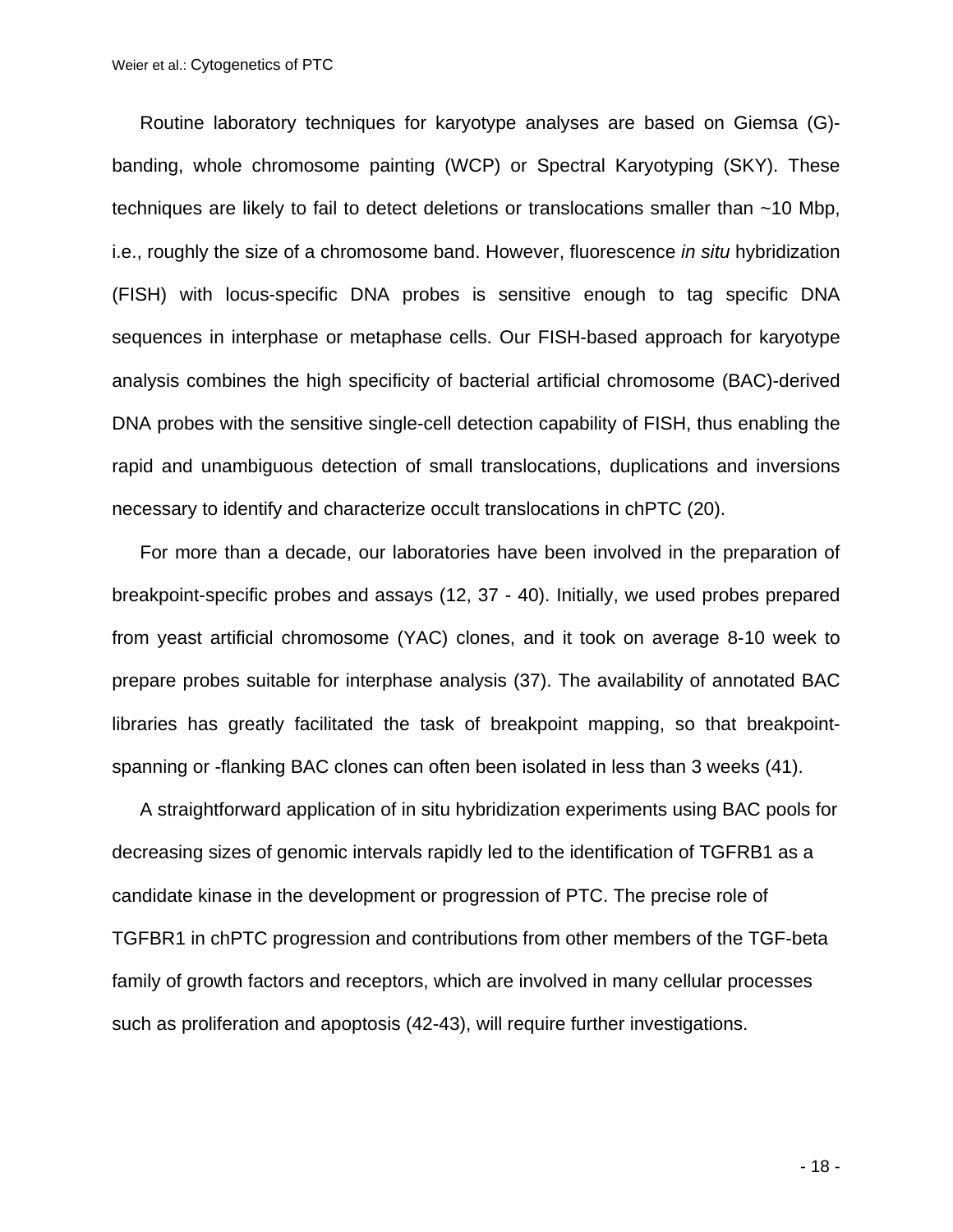Acknowledgments: This work was supported in parts by NIH grants CA80792, CA88258, CA123370, and HD45736, and a grant from the Director, Office of Energy Research, Office of Health and Environmental Research, U.S. Department of Energy, under contract DE-AC02-05CH11231. JFW was supported in part by NIH grant HD41425 and a grant from the UC Discovery Program, which also supported AB. We gratefully acknowledge the support from staff and students at LBNL and the Helmholtz Zentrum Muenchen. We also like to express our thanks to the scientists at the Human Genome Center, California Institute of Technology, Pasadena, and the Wellcome Trust Sanger Institute, Cambridge, UK, especially the Chromosome 9 Mapping Group, whose generosity made these studies possible.

Disclaimer: This document was prepared as an account of work sponsored by the United States Government. While this document is believed to contain correct information, neither the United States Government nor any agency thereof, nor The Regents of the University of California, nor any of their employees, makes any warranty, express or implied, or assumes any legal responsibility for the accuracy, completeness, or usefulness of any information, apparatus, product, or process disclosed, or represents that its use would not infringe privately owned rights. Reference herein to any specific commercial product, process, or service by its trade name, trademark, manufacturer, or otherwise, does not necessarily constitute or imply its endorsement, recommendation, or favoring by the United States Government or any agency thereof, or The Regents of the University of California. The views and opinions of authors expressed herein do not necessarily state or reflect those of the United States Government or any agency thereof, or The Regents of the University of California.

- 19 -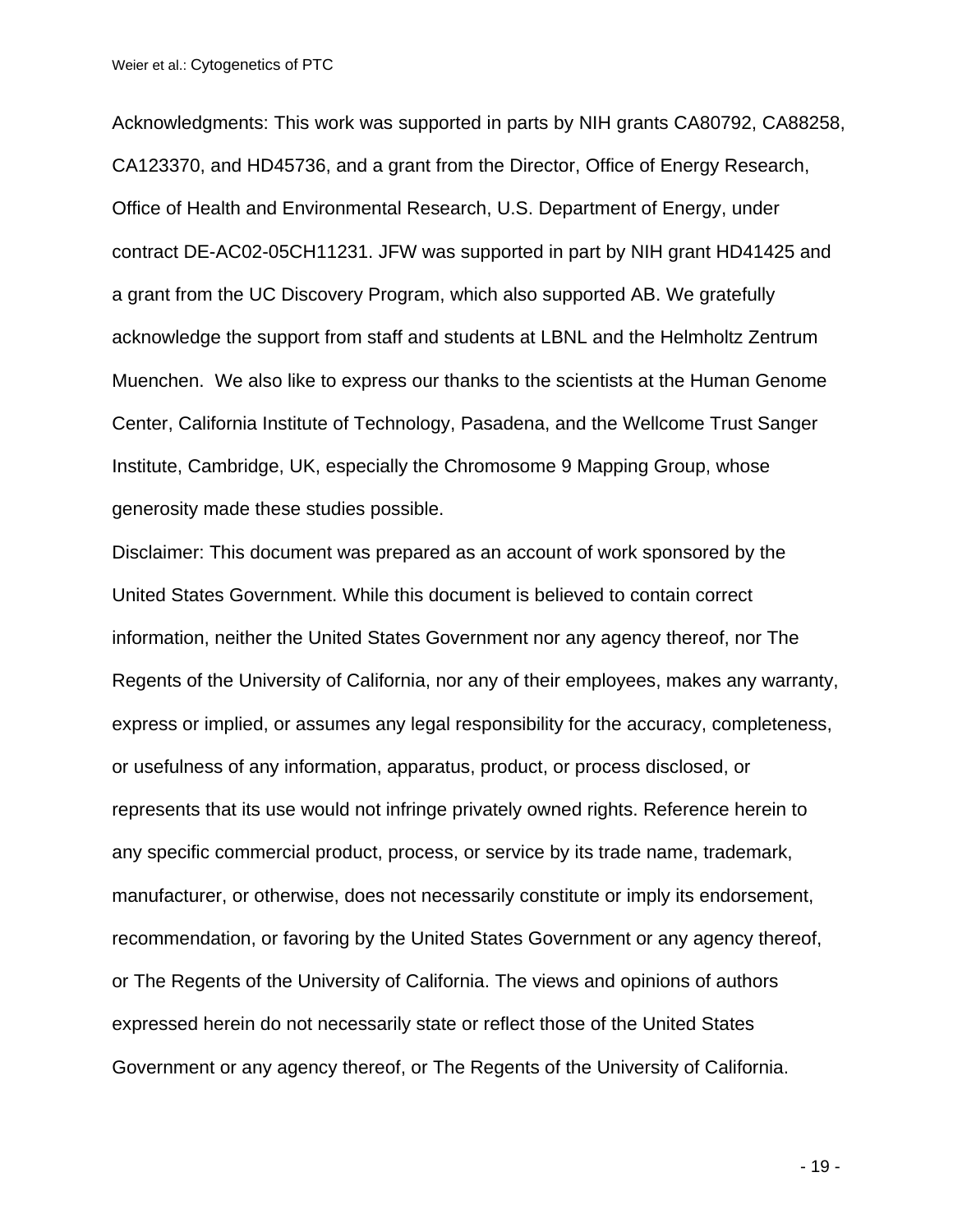## REFERENCES

- 1. Chang JKC. Papillary carcinoma of thyroid: Classical and variants. Histol Histopathol 1990; 5: 241-257.
- 2. Farid NR, Shi Y, Zou M. Molecular basis of thyroid cancer. Endocrine Rev 1994; 15: 202-232.
- 3. Baverstock K, Egloff B, Pinchera A, Ruchti C, Williams D. Thyroid cancer after Chernobyl. Nature 1992; 359: 21-22.
- 4. Kazakov US, Demidchik EP, Astakhova LN. Thyroid cancer after Chernobyl. Nature 1992; 369: 21.
- 5. Nikiforov YE. Radiation-induced thyroid cancer: what we have learned from Chernobyl. Endocrine Path 2006; 17: 307-318.
- 6. Zitzelsberger HF, Lehmann L, Hieber L, Weier HUG, Janish C, Fung J, Negele T, Spelsberg F, Lengfelder E, Demidchik E, Salassidis K, Kellerer AM, Werner M, Bauchinger M. Cytogenetic changes in radiation-induced carcinomas of the thyroid. Cancer Res 1999; 59: 135-140.
- 7. Bongarzone I, Pierotti MA, Monzini N, Mondellini P, Manenti G, Donghi R, Pilotti S, Grieco M, Santoro M, Fusco A, Vecchio G, Della Porta G. High frequency of activation of tyrosine kinase oncogenes in human papillary thyroid carcinoma. Oncogene 1989; 4: 1457-1462.
- 8. Jhiang M, Mazzaferri EL. The ret/PTC oncogene in papillary thyroid carcinoma. J Lab Clin Med 1994; 123: 331-337.
- 9. Pierotti MA, Santoro M, Jenkins RB, Sozzi G, Bongarzone I. Grieco M, Monzini N, Miozzo, M., Herrmann MA, Fusco A, Hay ID, Della Porta G, Vecchio G.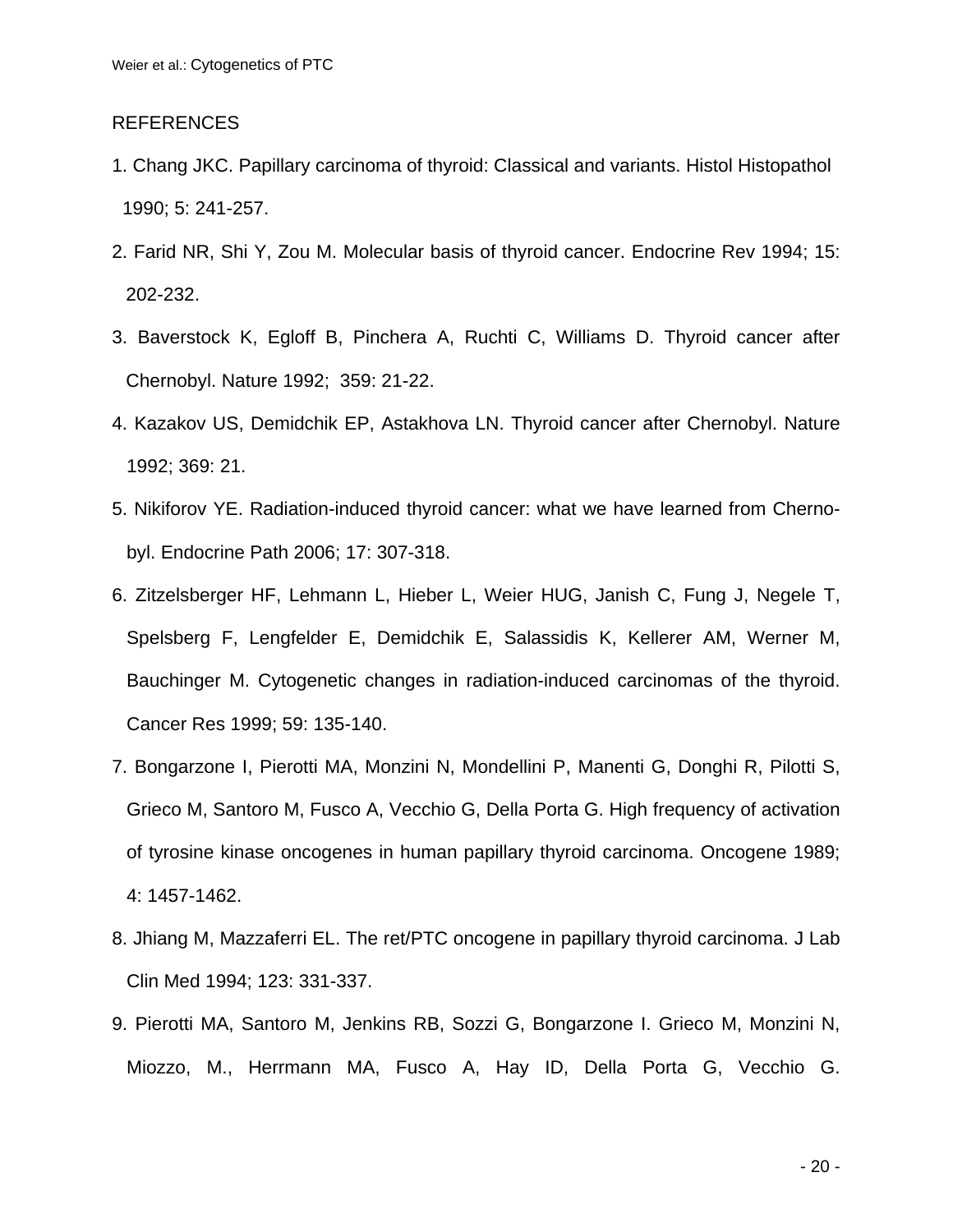Characterization of an inversion on the long arm of chromosome 10 juxtaposing D10S170 and RET and creating the oncogenic sequence RET/TPC. Proc Natl Acad Sci USA 1992; 89: 1616-1620.

- 10. Jhiang SM, Smanik PA, Mazzaferri EL. Development of a single-step duplex RT-PCR detecting different forms of ret activation, and identification of the third form of in vivo ret activation in human papillary thyroid carcinoma. Cancer Letters 1994; 78: 69- 76.
- 11. Sozzi G, Bongarzone I, Miozzo M, Borrello MG, Butti MG, Pilotti S, Della Porta G, Pierotti MA. A t(10;17) translocation creates the RET/PTC2 chimeric transforming sequence in papillary thyroid carcinoma. Genes Chrom Cancer 1994 ;9: 244-250.
- 12. Jossart GH, Greulich, KM, Siperstein AE, Duh Q, Clark OH, Weier H-UG. Molecular and cytogenetic characterization of a t(1;10;21) translocation in the human papillary thyroid cancer cell line TPC-1 expressing the ret/H4 chimeric transcript. Surgery 1995; 118: 1018-1023.
- 13. Cinti R, Yin L, Ilc K, Berger N, Basolo F, Cuccato S, Giannini R, Torre G, Miccoli P, Amati P, Romeo G, Corvi R. RET rearrangements in papillary thyroid carcinomas and adenomas detected by interphase FISH. Cytogenet Cell Genet 2000; 88: 56–61.
- 14. Chen F, Clark DP, Hawkins AL, Morsberger LA, Griffin CA. A break-apart fluorescence in situ hybridization assay for detecting RET translocations in papillary thyroid carcinoma. Cancer Genet Cytogenet 2007; 178: 128-134.
- 15. Weier HUG, Rhein AP, Shadravan F, Collins C, Polikoff D. Rapid physical mapping of the human trk proto-oncogene (NTRK1) gene to human chromosome 1q21-22 by P1 clone selection, fluorescence in situ hybridization (FISH) and computer-assisted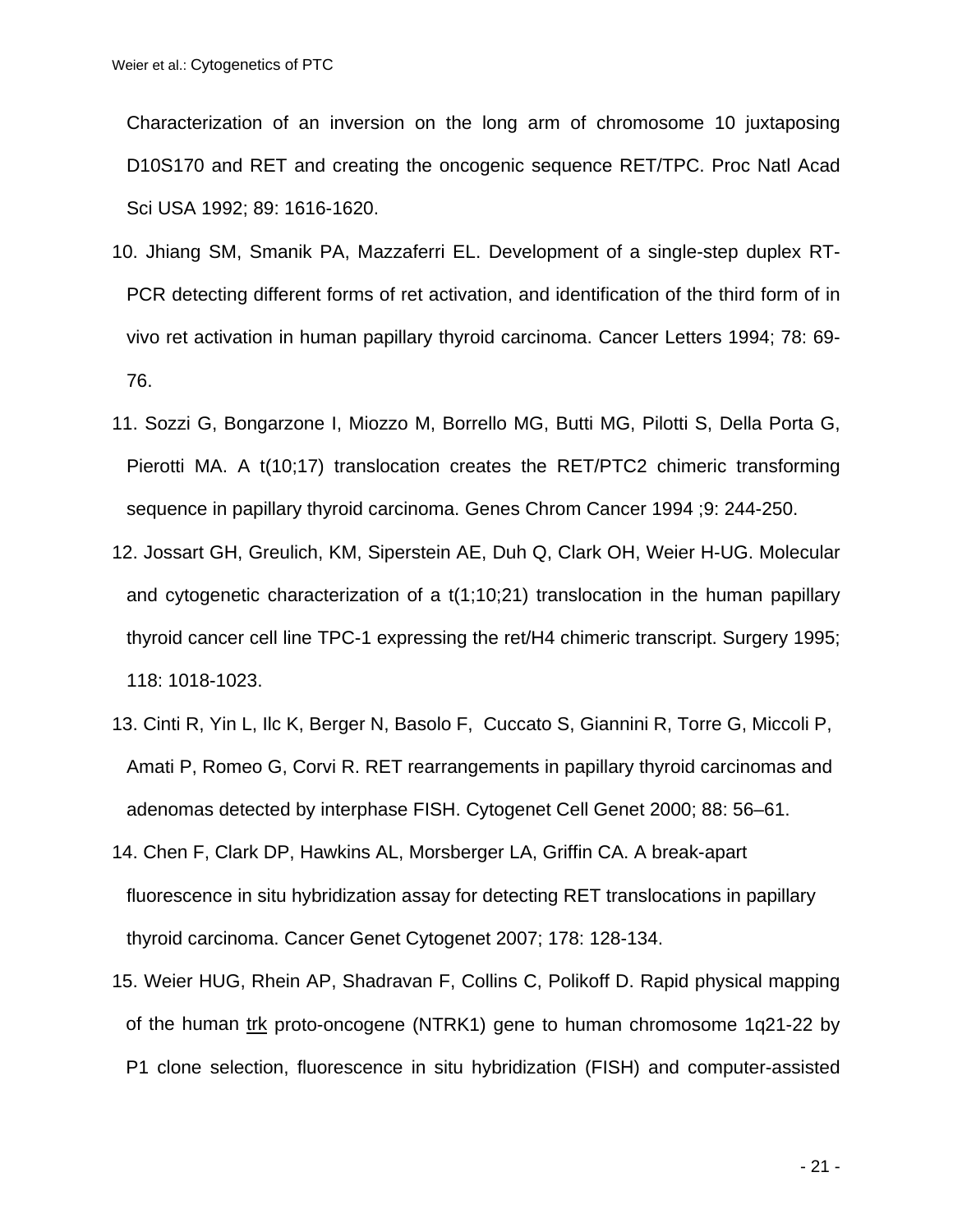microscopy. Genomics 1995; 26: 390-393.

- 16. Martin-Zanca D, Hughes SH, Barbacid M. A human oncogene formed by the fusion of a truncated tropomyosin and protein tyrosine kinase sequences. Nature 1986; 319: 743-748.
- 17. Coulier F, Martin-Zanca D, Ernst M, Barbacid M. Mechanism of activation of the human trk oncogene. Mol Cell Biol 1989; 9: 15-23.
- 18. Beimfohr C, Klugbauer S, Demidchik EP, Lengfelder E, Rabes HM. NTRK1 rearrangement in papillary thyroid carcinomas of children after the Chernobyl reactor accident. Int J Cancer 1999; 80: 842-847.
- 19. Bounacer A, Schlumberger M, Wicker R, Du-Villard JA, Caillou B, Sarasin A, Suarez HG. Search for NTRK1 proto-oncogene rearrangements in human thyroid tumours originating after therapeutic radiation. Brit J Cancer 2000; 82: 308-314.
- 20. Kwan J, Baumgartner A, Lu C-M, Wang M, Weier JF, Zitzelsberger HF, Weier HUG. BAC-FISH assays delineate complex chromosomal rearrangements in a case of post-Chernobyl childhood thyroid cancer. Folia Histochem Cytobiol 2009; (in press)
- 21. Lu C-M, Kwan J, Baumgartner A, Weier JF, Wang M, Escudero T, Munné S, Zitzelsberger HF, Weier HUG (2009) DNA probe pooling for rapid delineation of chromosomal breakpoints. J Histochem Cytochem 2009; 57: 587–597.
- 22. Weier H-UG, Tuton TB, Ito Y, Chu LW, Lu CM, Baumgartner A, Zitzelsberger HF, Weier JF. Molecular cytogenetic characterization of chromosome 9-derived material in a human thyroid cancer cell line. Cytogenet Genome Res 2006; 114: 284-291.
- 23. Hanks SK, Quinn AM, Hunter T. The protein kinase family: conserved features and deduced phylogeny of the catalytic domains. Science 1988; 241: 42-52.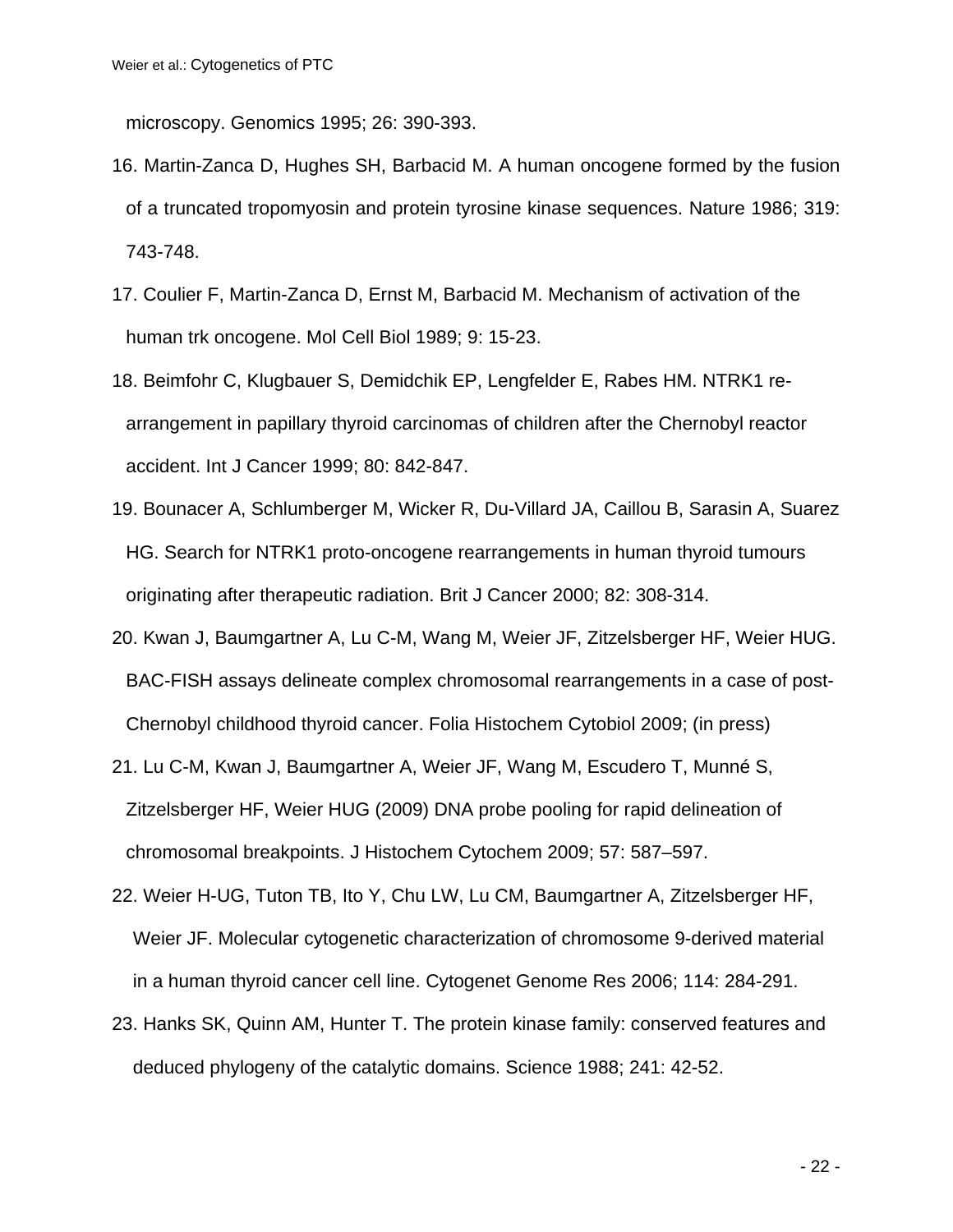- 24. Lu CM, Wang M, Greulich-Bode K, Weier JF, Weier HUG. Quantitative DNA fiber mapping. In: Springer FISH Lab Manual, T Liehr (ed.). Heidelberg, Springer Verlag, 2008, pp. 269-291.
- 25. Kent WJ, Sugnet CW, Furey TS, Roskin KM, Pringle TH, Zahler AM, Haussler D. The human genome browser at UCSC. Genome Res 2002; 12: 996-1006.
- 26. Fiegler H, Carr P, Douglas EJ et al. DNA microarrays for comparative genomic hybridization based on DOP-PCR amplification of BAC and PAC clones. Genes Chromosomes Cancer 2003; 36: 361–374.
- 27. Barker KT, Jackson LE, Crompton MR. BRK tyrosine kinase expression in a high proportion of human breast carcinomas. Oncogene 1997; 15: 799-805.
- 28. Weier HUG, Fung J, Lersch RA. Assignment of protooncogene MERTK (aka c-mer) to human chromosome 2q14.1 by in situ hybridization. Cytogenet Cell Genet 1999; 84: 91-92.
- 29. Rzeszutko M, Rzeszutko W, Dziegiel P, Balcerzak W, Kaliszewski K, Bolanowski M. Expression of FAS/APO 1/CD 95 in thyroid tumors. Folia Histochem Cytobiol 2007; 45: 87-91.
- 30. Ziad EA, Ruchala M, Breborowicz J, Gembicki M, Sowinski J, Grzymislawski M. Immunoexpression of TTF-1 and Ki-67 in a coexistent anaplastic and follicular thyroid cancer with rare long-life surviving. Folia Histochem Cytobiol 2008; 46: 461-464.
- 31. Nikiforov YE. Genetic alterations involved in the transition from well-differentiated to poorly differentiated and anaplastic thyroid carcinomas. Endocr Pathol 2004; 15: 319– 327.
- 32. Nikiforov YE. Editorial: Anaplastic carcinoma of the thyroid—will Aurora B light a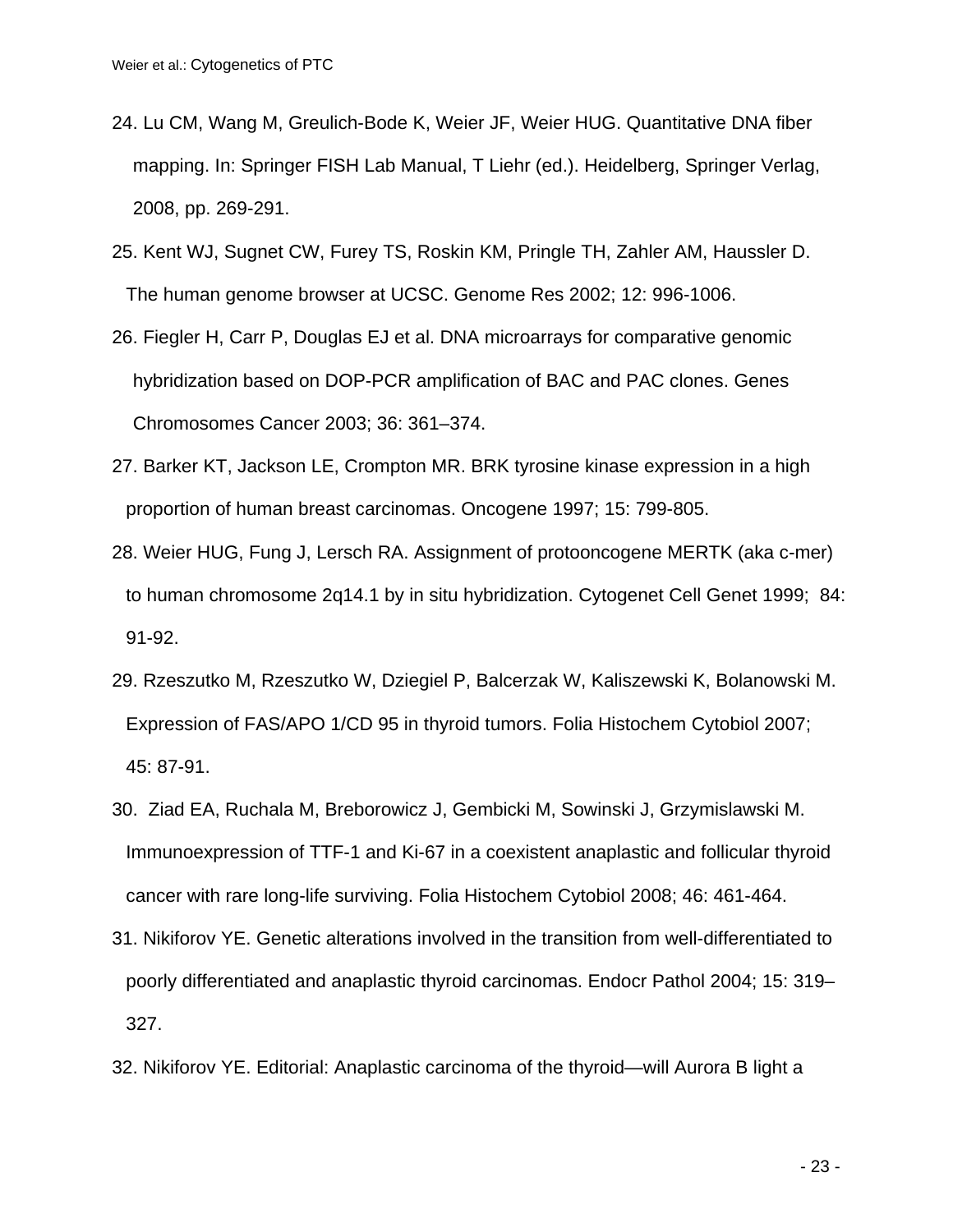path for treatment? J Clin Endocrin Metabol 90: 1243–1245.

- 33. Nappi TC, Salerno P, Zitzelsberger H, Carlomagno F, Salvatore G, Santoro M. Identification of Polo-like Kinase 1 as a potential therapeutic target in anaplastic thyroid carcinoma. Cancer Res 2009; 69: 1916- 1923.
- 34. Daniluk J, Dabrowski A. The effect of concomitant stimulation with cholecystokinin and epidermal growth factor on extracellular signal-regulated kinase (ERK) activity in pancreatic acinar cells. J Phys Pharmacol 2007; 58: 441-453.
- 35. Czarkowska-Paczek B, Bartlomiejczyk I, Przybylski J. The serum levels of growth factors: PDGF, TGF-beta and VEGF are increased after strenuous physical exercise. J Phys Pharmacol 2006; 57: 189-197.
- 36. Allgayer H, Fulda S. An introduction to molecular targeted therapy of cancer. Adv Med Sciences 2008; 53: 130-138.
- 37. Fung J, Munné S, Duell T, Weier HUG. Rapid cloning of translocation breakpoints: from blood to YAC in 50 days. J Biochem Mol Biol Biophysics 1998; 1: 181-192.
- 38. Munné S, Fung J, Cassel MJ, Márquez C, Weier HUG. Preimplantation genetic analysis of translocations: case-specific probes for interphase cell analysis. Hum Genet 1998; 102: 663-674.
- 39. Fung J, Weier HUG, Goldberg JD, Pedersen RA. Chromosome enumeration in interphase amniocytes using Spectral Imaging. Hum Genetics 2000; 107: 615-622.
- 40. Fung J, Munné S, Weier H-UG. Detection of chromosome translocation products in single interphase cell nuclei. In Methods in Cell Biology, Vol. 64, Part B, Cytometry, Z Darzynkiewicz, HA Chrissman, JP Robinson (eds). San Diego, Academic Press, 2001, pp. 98-117.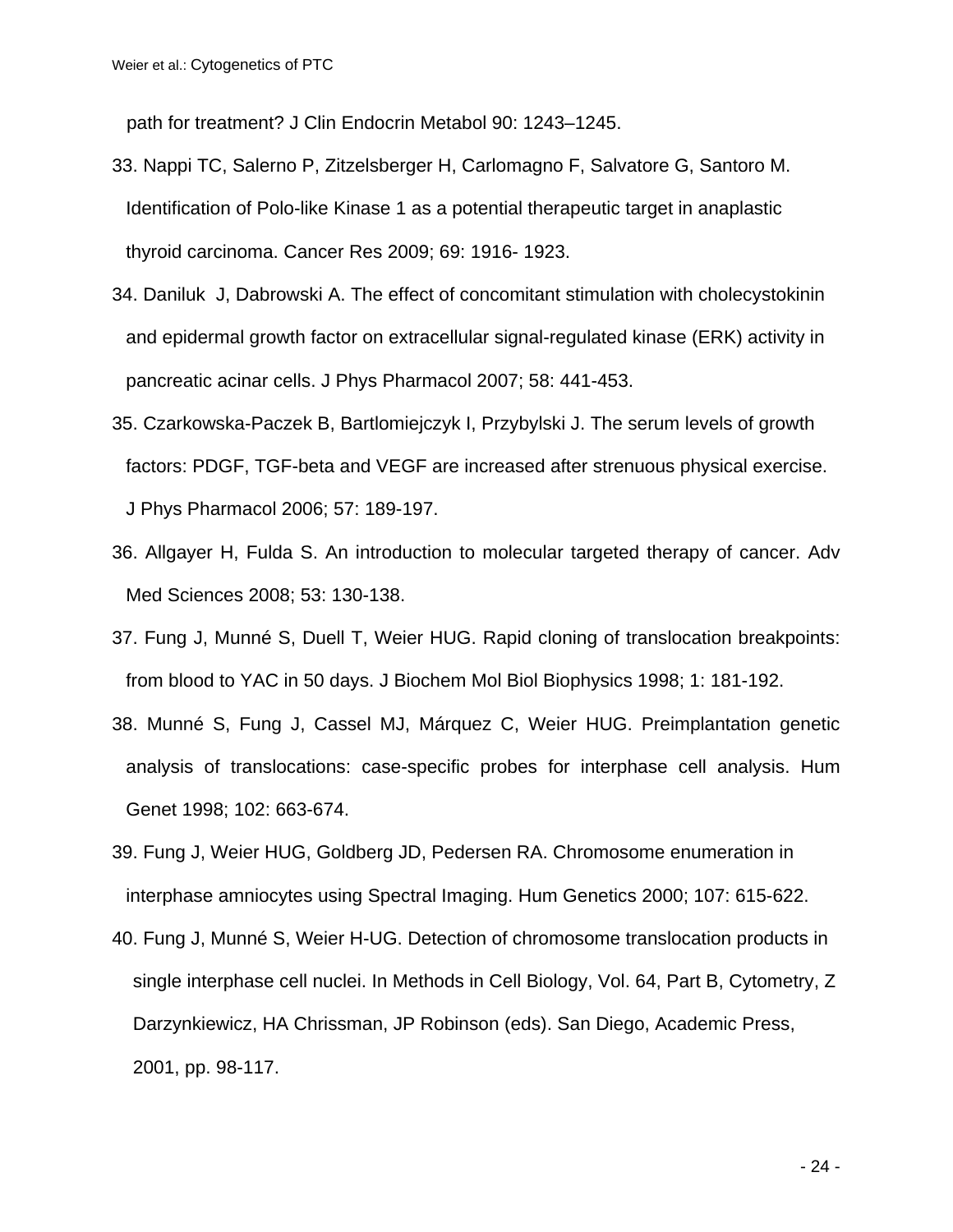- 41. Lu C-M, Kwan J, Weier JF, Baumgartner A, Wang M, Escudero T, Munné S, Weier HUG. Rapid mapping of chromosomal breakpoints: from blood to BAC in 20 days. Folia Histochemica et Cytobiologica 2009; (in press).
- 42. Motyl T, Gajkowska B, Zarzynska J, Gajewska M, Lamparska-Przybysz M. Apoptosis and autophagy in mammary gland remodeling and breast cancer chemotherapy. J Phys Pharmacol 2006; 57(Suppl 7): 17-32.
- 43. Godlewski MM, Hallay N, Bierla JB, Zabielski R. Molecular mechanism of programmed cell death in the gut epithelium of neonatal piglets. J Phys Pharmacol 2007; 58(Supp 3): 97-113.

Author's address: H.-Ulli Weier, University of California, E.O. Lawrence Berkeley National Laboratory, MS 977-250, 1 Cyclotron Road, Berkeley, CA 94720, USA. Phone 510-486 4000, fax 510-486 6746, email ugweier@lbl.gov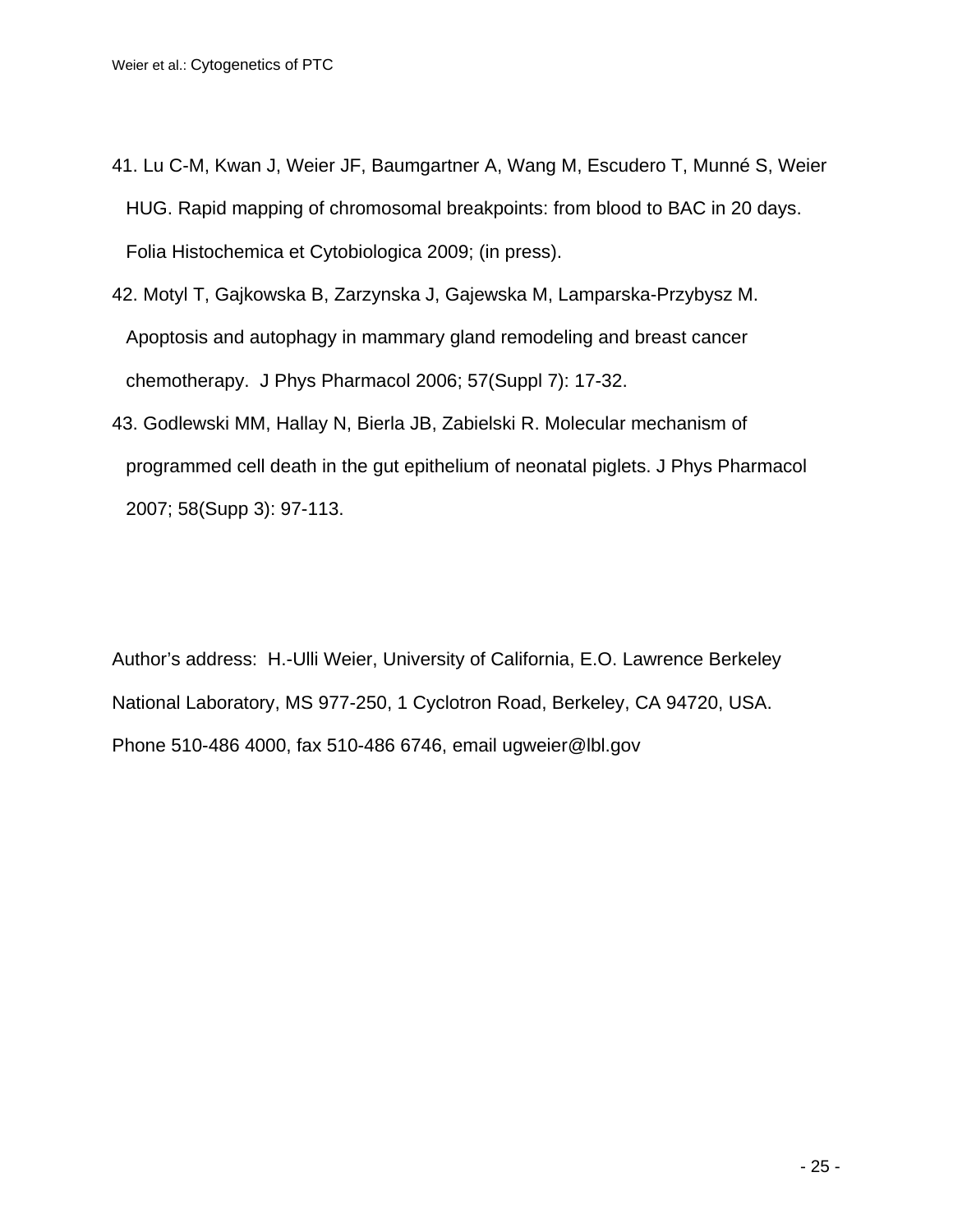Table 1. Location of single BAC clones on chromosome 9.

<sup>a</sup> Unique position information was estimated from the Human Genome Reference DNA Sequence, Mapviewer build 36.3 at http://www.ncbi.nlm.nih.gov/projects/mapview/.

<sup>b</sup> The insert sizes were taken from information available at the NCBI Clone Registry at http://www.ncbi.nlm.nih.gov/genome/clone/clname.cgi?stype=Id&list=209311&TransHist=0

|                    |  | Table 2. BAC pools for chromosome 9, their start and end positions as well as insert |  |  |  |  |  |
|--------------------|--|--------------------------------------------------------------------------------------|--|--|--|--|--|
| sizes <sup>a</sup> |  |                                                                                      |  |  |  |  |  |

| Pool    | Clone       | Start [bp] | End [bp] | Size [Mbp] |        |
|---------|-------------|------------|----------|------------|--------|
| $9 - 1$ | GS1-77L23   | 222308     |          | 336203     | 113895 |
| $9 - 1$ | RP11-147l11 | 991152     |          | 1101150    | 109998 |
| $9 - 1$ | RP11-66M18  | 1340595    |          | 1488472    | 147877 |
| $9 - 1$ | RP11-48M17  | 2136364    |          | 2296360    | 159996 |
| $9 - 1$ | RP11-320E16 | 2521111    |          | 2521805    | 694    |
| $9 - 1$ | RP11-509J21 | 3533199    |          | 3696631    | 163432 |
| $9 - 1$ | RP11-125K10 | 4819733    |          | 4991796    | 172063 |
| $9 - 1$ | RP11-509D8  | 4911574    |          | 5121406    | 209832 |
| $9 - 1$ | RP11-218I7  | 5993718    |          | 6146499    | 152781 |
| $9 - 1$ | RP11-106A1  | 6566990    |          | 6567805    | 815    |
| $9 - 1$ | RP11-283F6  | 7267032    |          | 7418276    | 151244 |
| $9 - 2$ | RP11-283F6  | 7267081    |          | 7418295    | 151214 |
| $9 - 2$ | RP11-29B9   | 7904520    |          | 8056890    | 152370 |
| $9 - 2$ | RP11-175E13 | 8398615    |          | 8557610    | 158995 |
| $9 - 2$ | RP11-527D15 | 9657611    |          | 9823754    | 166143 |
| $9 - 2$ | RP11-19G1   | 9932073    |          | 10130653   | 198580 |
| $9 - 2$ | RP11-23D5   | 11170428   |          | 11341967   | 171539 |
| $9 - 2$ | RP11-352F21 | 11389658   |          | 11588107   | 198449 |
| $9 - 2$ | RP11-446F13 | 12225005   |          | 12396287   | 171282 |
| $9 - 2$ | RP11-187K14 | 12819715   |          | 13004078   | 184363 |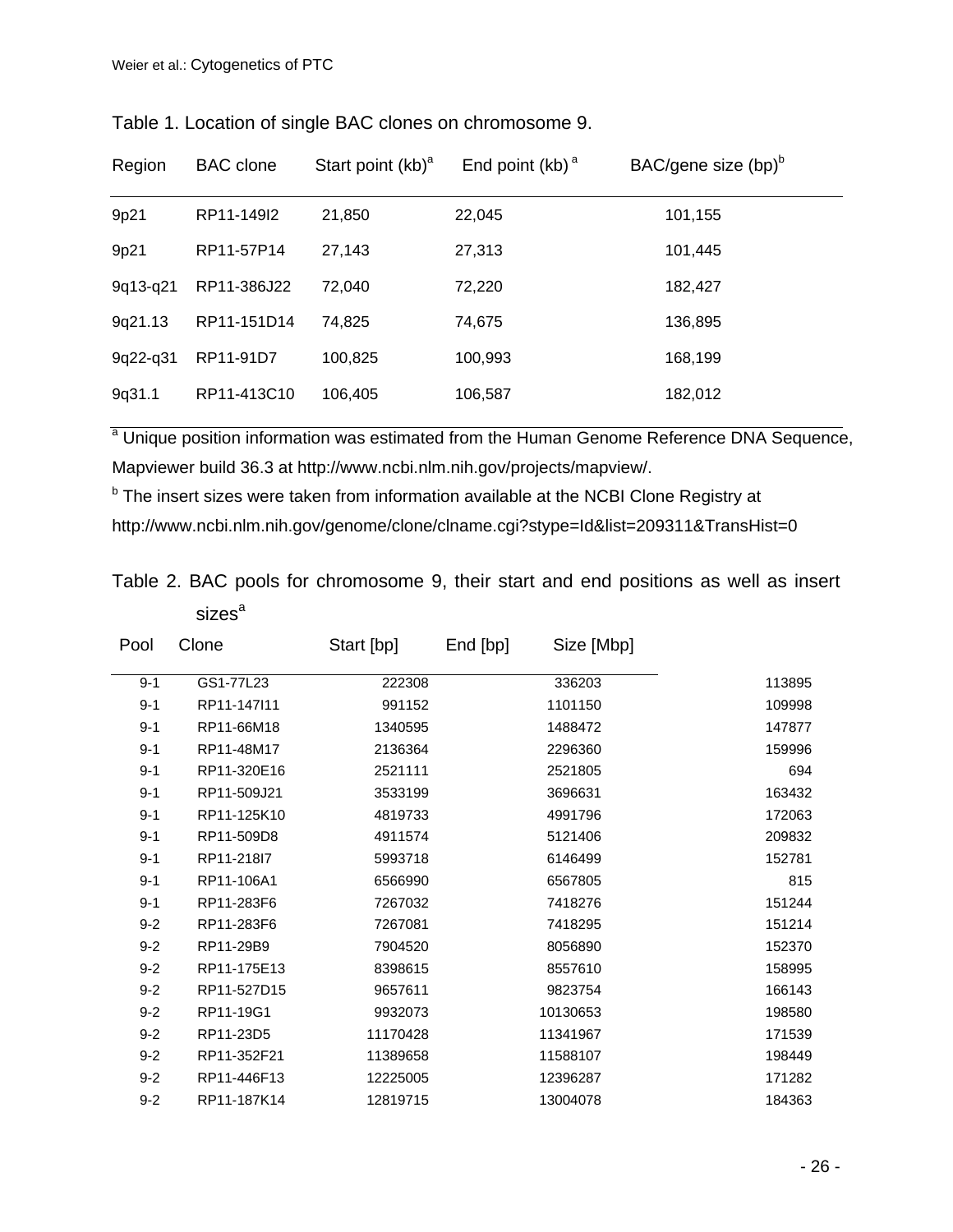| $9 - 2$ | RP11-413D24 | 13729630 | 13912935 | 183305 |
|---------|-------------|----------|----------|--------|
| $9 - 2$ | RP11-408A13 | 14419816 | 14586697 | 166881 |
| $9 - 3$ | RP11-490C5  | 15219945 | 15401987 | 182042 |
| $9 - 3$ | RP11-109M15 | 16141186 | 16325481 | 184295 |
| $9 - 3$ | RP11-132E11 | 16987010 | 17148443 | 161433 |
| $9 - 3$ | RP11-123J20 | 17839221 | 18013839 | 174618 |
| $9 - 3$ | RP11-503K16 | 18579957 | 18743091 | 163134 |
| $9 - 3$ | RP11-513M16 | 19310518 | 19506748 | 196230 |
| $9 - 3$ | RP11-15P13  | 20172465 | 20351121 | 178656 |
| $9 - 3$ | RP11-113D19 | 21157685 | 21158452 | 767    |
| $9 - 3$ | RP11-149I2  | 21851433 | 22046818 | 195385 |
| $9 - 3$ | RP11-11J1   | 22479595 | 22579721 | 100126 |
| $9 - 4$ | RP11-495L19 | 23376562 | 23557443 | 180881 |
| $9 - 4$ | RP11-33K8   | 24090721 | 24243438 | 152717 |
| $9 - 4$ | RP11-468C2  | 24877888 | 25069382 | 191494 |
| $9 - 4$ | RP11-33G16  | 25690187 | 25853227 | 163040 |
| $9 - 4$ | RP11-5P15   | 26681234 | 26681720 | 486    |
| $9 - 4$ | RP11-27J8   | 27417088 | 27590261 | 173173 |
| 9-4     | RP11-20P5   | 28027075 | 28204449 | 177374 |
| $9 - 4$ | RP11-264J11 | 28840514 | 28840768 | 254    |
| $9 - 4$ | RP11-383F6  | 29089125 | 29250390 | 161265 |
| $9 - 4$ | RP11-48L13  | 29493271 | 29639053 | 145782 |
| $9 - 5$ | RP11-2G13   | 30199650 | 30364698 | 165048 |
| $9 - 5$ | RP11-573M23 | 34323596 | 34407345 | 83749  |
| $9 - 5$ | RP11-395N21 | 35284076 | 35428177 | 144101 |
| $9 - 5$ | RP11-421H8  | 36088495 | 36279930 | 191435 |
| $9 - 5$ | RP11-22011  | 37065972 | 37242474 | 176502 |
| $9 - 5$ | RP11-113024 | 38261089 | 38427295 | 166206 |
| $9 - 5$ | RP11-138L21 | 39175643 | 39294206 | 118563 |
| $9 - 5$ | RP11-38P6   | 42614658 | 42703483 | 88825  |
| $9 - 5$ | RP11-111G23 | 42933608 | 43076412 | 142804 |
| $9-6$   | RP11-274B18 | 68358409 | 68528389 | 169980 |
| $9-6$   | RP11-265B8  | 68778953 | 68779698 | 745    |
| $9-6$   | RP11-109D9  | 69487306 | 69676572 | 189266 |
| $9-6$   | RP11-141J10 | 70528528 | 70677340 | 148812 |
| $9-6$   | RP11-563H8  | 71314567 | 71465298 | 150731 |
| $9-6$   | RP11-429L21 | 72321408 | 72481088 | 159680 |
| $9-6$   | RP11-71A24  | 72848317 | 73017346 | 169029 |
| $9-6$   | RP11-401G5  | 73624112 | 73796829 | 172717 |
| $9-6$   | RP11-66O21  | 75439414 | 75440255 | 841    |
| $9-6$   | RP11-422N19 | 76090213 | 76253493 | 163280 |
| $9 - 7$ | RP11-490H9  | 76861448 | 77031282 | 169834 |
| $9 - 7$ | RP11-336N8  | 77969998 | 77970521 | 523    |
| $9 - 7$ | RP11-174K23 | 78534808 | 78716286 | 181478 |
| $9 - 7$ | RP11-362L2  | 79355248 | 79356032 | 784    |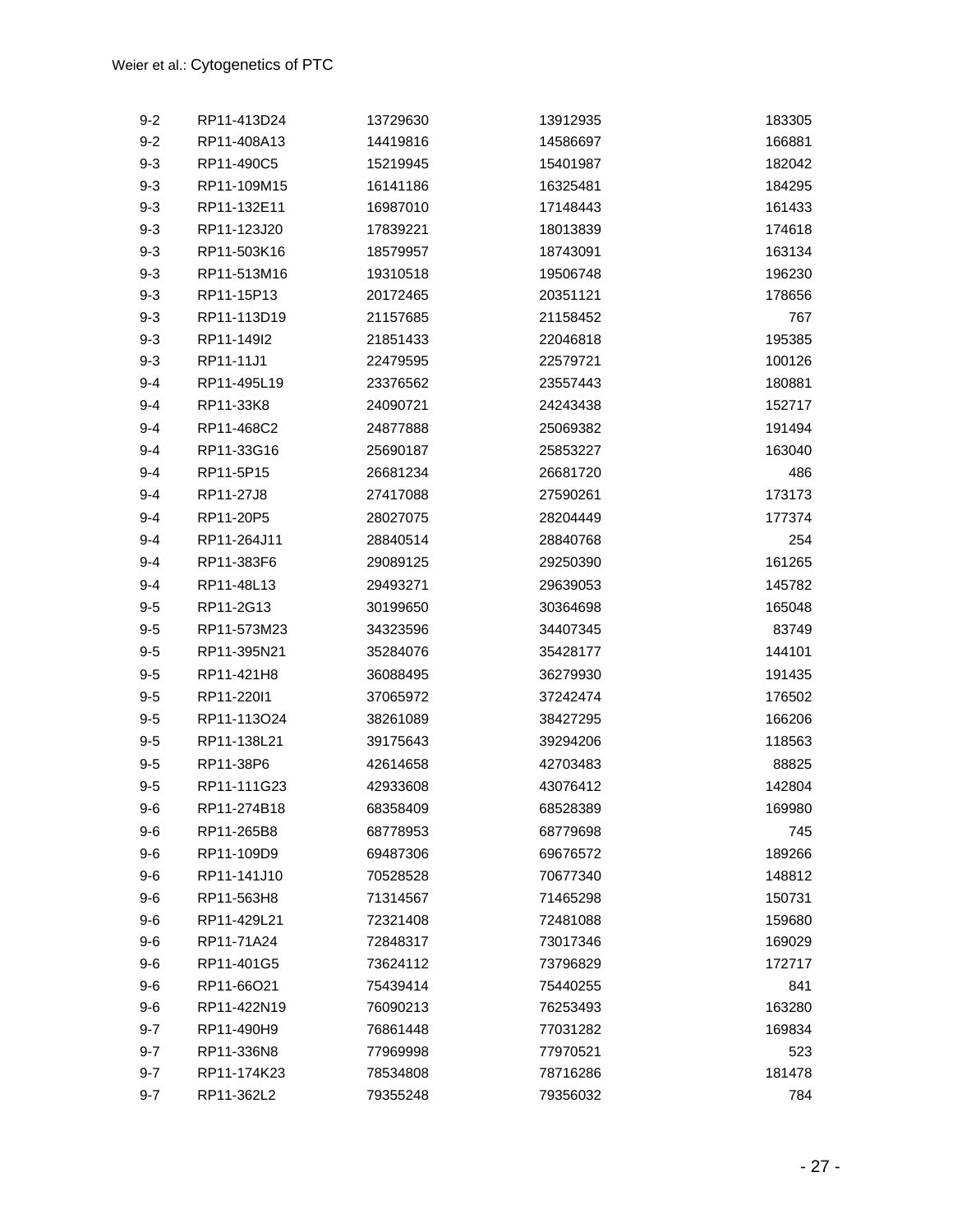| $9 - 7$  | RP11-280K20 | 80042734  | 80187829  | 145095 |
|----------|-------------|-----------|-----------|--------|
| $9 - 7$  | RP11-384P5  | 80182461  | 80364063  | 181602 |
| $9 - 7$  | RP11-66D1   | 80991481  | 81138354  | 146873 |
| $9 - 7$  | RP11-432M2  | 82008792  | 82208346  | 199554 |
| $9 - 7$  | RP11-541F16 | 82662629  | 82822736  | 160107 |
| $9 - 7$  | RP11-439A18 | 83330646  | 83525574  | 194928 |
| $9 - 8$  | RP11-292F10 | 83899162  | 83988222  | 89060  |
| $9 - 8$  | RP11-59M22  | 84220295  | 84377175  | 156880 |
| $9 - 8$  | RP11-172F7  | 85287618  | 85288314  | 696    |
| $9 - 8$  | RP11-280P22 | 85960413  | 86094507  | 134094 |
| $9 - 8$  | RP11-276H19 | 86827154  | 86980390  | 153236 |
| $9 - 8$  | RP11-423013 | 86923188  | 87098245  | 175057 |
| $9 - 8$  | RP11-40C6   | 87248292  | 87415074  | 166782 |
| $9 - 8$  | RP11-249H20 | 87325937  | 87486007  | 160070 |
| $9 - 8$  | RP11-65B23  | 87486049  | 87654534  | 168485 |
| $9 - 8$  | RP11-345K9  | 87869665  | 88066130  | 196465 |
| $9 - 9$  | RP11-176L21 | 88644066  | 88799441  | 155375 |
| $9-9$    | RP11-8B23   | 89927165  | 89927994  | 829    |
| $9 - 9$  | RP11-555F9  | 90225650  | 90402024  | 176374 |
| $9-9$    | RP11-440G5  | 91210454  | 91381302  | 170848 |
| $9 - 9$  | RP11-19J3   | 92321634  | 92489352  | 167718 |
| $9-9$    | RP11-30L4   | 93288305  | 93459139  | 170834 |
| $9 - 9$  | RP11-333l7  | 94415600  | 94590889  | 175289 |
| $9 - 9$  | RP11-279I21 | 94473904  | 94655715  | 181811 |
| $9-9$    | RP11-435O5  | 95213051  | 95402627  | 189576 |
| $9 - 9$  | RP11-160D19 | 95433765  | 95598231  | 164466 |
| $9 - 10$ | RP11-240L7  | 96060259  | 96229878  | 169619 |
| $9 - 10$ | RP11-23J9   | 97120587  | 97286003  | 165416 |
| $9 - 10$ | RP11-23B15  | 97623563  | 97784334  | 160771 |
| $9 - 10$ | RP11-92C4   | 98644256  | 98794171  | 149915 |
| $9 - 10$ | RP11-192E23 | 98744783  | 98745226  | 443    |
| $9 - 10$ | RP11-96L7   | 98922778  | 99098674  | 175896 |
| $9 - 10$ | RP11-547C13 | 99270898  | 99449952  | 179054 |
| $9 - 10$ | RP11-463M14 | 99548194  | 99709828  | 161634 |
| $9 - 10$ | RP11-463M14 | 99548222  | 99709762  | 161540 |
| $9 - 10$ | RP11-208F1  | 100050139 | 100197864 | 147725 |
| $9 - 11$ | RP11-80H12  | 100788649 | 100957646 | 168997 |
| $9 - 11$ | RP11-75J9   | 101521451 | 101680519 | 159068 |
| $9 - 11$ | RP11-318L4  | 103254007 | 103418980 | 164973 |
| $9 - 11$ | RP11-185E13 | 103623573 | 103794095 | 170522 |
| $9 - 11$ | RP11-31J20  | 104568352 | 104754723 | 186371 |
| $9 - 11$ | RP11-287A8  | 105223738 | 105396654 | 172916 |
| $9 - 11$ | RP11-540H22 | 106247901 | 106435604 | 187703 |
| $9 - 11$ | RP11-438P9  | 107357324 | 107357981 | 657    |
| $9 - 11$ | RP11-400A24 | 108279653 | 108468171 | 188518 |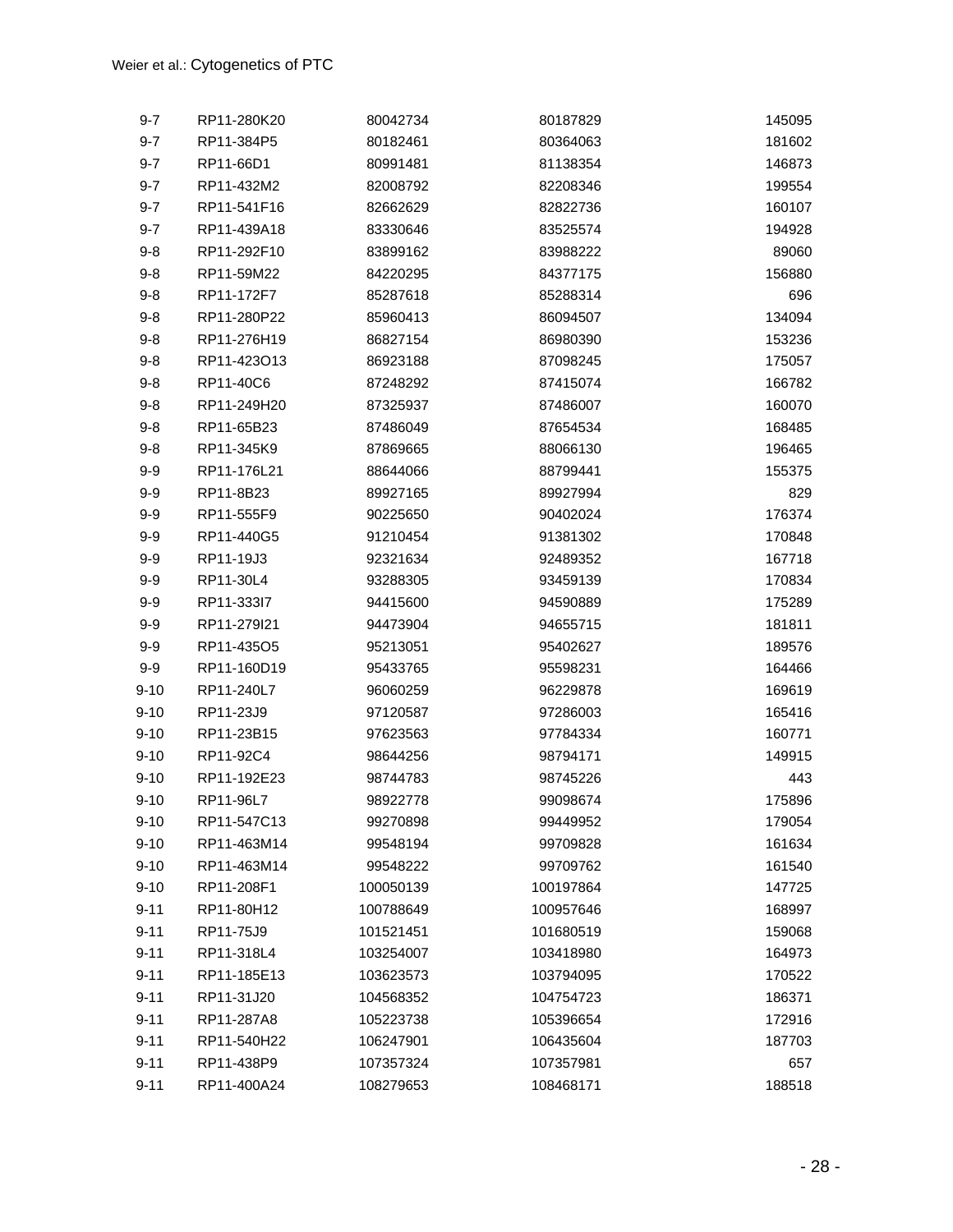| $9 - 11$ | RP11-388N6  | 109146376 | 109360971 | 214595 |
|----------|-------------|-----------|-----------|--------|
| $9 - 12$ | RP11-470J20 | 109953950 | 110131864 | 177914 |
| $9 - 12$ | RP11-202G18 | 110955506 | 111132187 | 176681 |
| $9 - 12$ | RP11-570D4  | 111731038 | 111917067 | 186029 |
| $9 - 12$ | RP11-88M9   | 112540764 | 112727061 | 186297 |
| $9 - 12$ | RP11-53418  | 113659179 | 113845753 | 186574 |
| $9 - 12$ | RP11-78H18  | 114647112 | 114805811 | 158699 |
| $9 - 12$ | RP11-279J9  | 114917908 | 115093107 | 175199 |
| $9 - 12$ | RP11-445L6  | 114960260 | 115162581 | 202321 |
| $9 - 12$ | RP11-445L6  | 114981548 | 115162653 | 181105 |
| $9 - 12$ | RP11-382H18 | 115128372 | 115297394 | 169022 |
| $9 - 13$ | RP11-404K23 | 115288454 | 115472575 | 184121 |
| $9 - 13$ | RP11-58C3   | 115951715 | 116121055 | 169340 |
| $9 - 13$ | RP11-67K19  | 116408159 | 116563591 | 155432 |
| $9 - 13$ | RP11-388N2  | 117294858 | 117470365 | 175507 |
| $9 - 13$ | RP11-451E16 | 118116160 | 118310814 | 194654 |
| $9 - 13$ | RP11-574M5  | 118953289 | 119134969 | 181680 |
| $9 - 13$ | RP11-28O4   | 119071486 | 119072140 | 654    |
| $9 - 13$ | RP11-360A18 | 119775925 | 119958173 | 182248 |
| $9 - 13$ | RP11-165P4  | 120891105 | 121069469 | 178364 |
| $9 - 13$ | RP11-477J21 | 120973024 | 121178266 | 205242 |
| $9 - 14$ | RP11-429D3  | 121691418 | 121864392 | 172974 |
| $9 - 14$ | RP11-13706  | 122808959 | 122994424 | 185465 |
| $9 - 14$ | RP11-417B4  | 123491878 | 123688856 | 196978 |
| $9 - 14$ | RP11-101K10 | 124167663 | 124330481 | 162818 |
| $9 - 14$ | RP11-269P11 | 125271849 | 125447742 | 175893 |
| $9 - 14$ | RP11-205K6  | 126296031 | 126460599 | 164568 |
| $9 - 14$ | RP11-373J8  | 127282486 | 127499995 | 217509 |
| $9 - 14$ | RP11-545E17 | 128541257 | 128707904 | 166647 |
| $9 - 14$ | RP11-202H3  | 129858645 | 130045763 | 187118 |
| $9 - 15$ | RP11-57C19  | 130510169 | 130683466 | 173297 |
| $9 - 15$ | RP11-83J21  | 130670998 | 130857947 | 186949 |
| $9 - 15$ | RP11-143H20 | 130881497 | 131058128 | 176631 |
| $9 - 15$ | RP11-5N16   | 132007228 | 132007771 | 543    |
| $9 - 15$ | RP11-295G24 | 132650995 | 132860166 | 209171 |
| $9 - 15$ | RP11-153P4  | 133571331 | 133750415 | 179084 |
| $9 - 15$ | RP11-399H11 | 135198232 | 135419560 | 221328 |
| $9 - 15$ | RP11-83N9   | 136207935 | 136362829 | 154894 |
| $9 - 15$ | RP11-417A4  | 137679200 | 137871989 | 192789 |
| $9 - 15$ | GS1-135I17  | 138168343 | 138274031 | 105688 |

a All information was provided by the Welcome Trust Sanger Centre.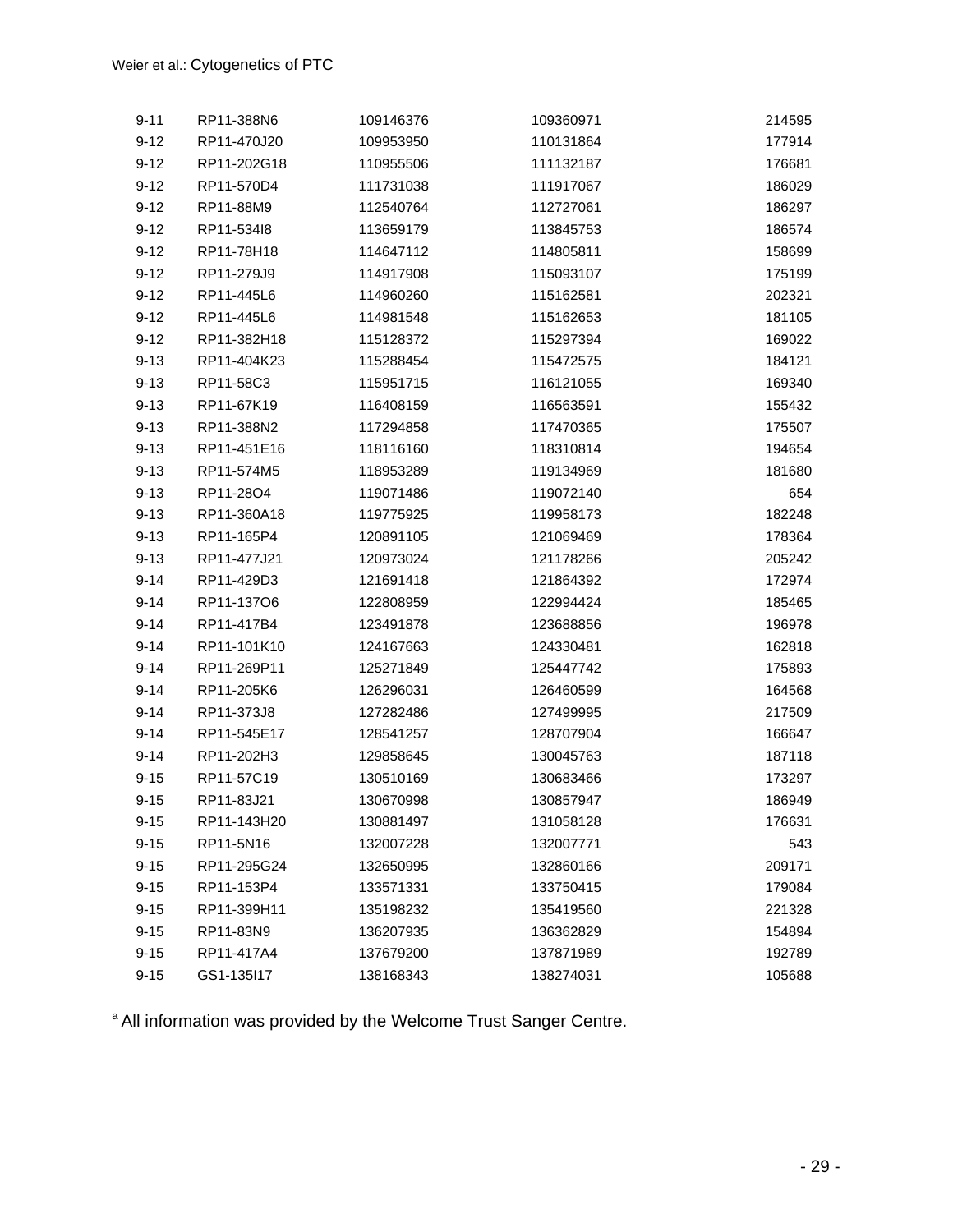|               | Patient    | Clones    | Tyrosine kinase genes                                                                       | Prescreen                                              |
|---------------|------------|-----------|---------------------------------------------------------------------------------------------|--------------------------------------------------------|
| Case          | age/gender | analyzed/ | (Number of identical clones)*                                                               |                                                        |
|               |            | sequenced |                                                                                             |                                                        |
| <b>S42TK</b>  | 37/male    | 33/31     | C-ABL(1), C-YES(1), ECK(1), FLG(1), FYN (7),                                                | None                                                   |
|               |            |           | JAK1 (1), MKK3(1), NET(1), PDGF(1), SRC (1),                                                |                                                        |
|               |            |           | $V-ABL(1), UFO(11),$ not tk gene (3)                                                        |                                                        |
| <b>S42TK</b>  | 37/male    | 33/18     | C-SYN(5), FLG(2), JAK1(2), MKK3(3), PDGF(1),                                                | 4 Probes: C-ABL, FLG, NET,                             |
|               |            |           | unidentified $(2)$ , not tk gene $(3)$                                                      | <b>UFO</b>                                             |
|               | 13/female  | 90/76     | C-SYN(1), C-YES(1), FER(1), FYN(10), HLA-A(1),                                              | None                                                   |
| <b>S47TK</b>  |            |           | JAK1(2), MKK3(24), NET(1), PDGF(5), SRC(2),                                                 |                                                        |
| <b>S47TK</b>  | 13/female  | 18/9      | UFO(14), V-ABL(4), unidentified (4), not tk gene (6)<br>C-SYN(4), EGF(2), JAK1 (1), MKK3(2) | 4 Probes: C-ABL, FLG, NET,                             |
|               |            |           | unidentified (0),                                                                           | <b>UFO</b>                                             |
| S50TK         | 16/female  | 72/68     | CLK3(1), C-ABL(1), C-SYN(3), C-YES(1), ECK(1),                                              | 10 Probes: C-ABL, C-YES,                               |
|               |            |           | FAK2/PYK2(2), FLG(3), HEK8(1), HSBITPTK(2),                                                 | ECK, FLG, FYN, JAK1, MKK3,                             |
|               |            |           | HSIGFERR(2), HUMTYRKIN(3), JAK1(3), JAK3(3),                                                | NET, PDGF, UFO                                         |
|               |            |           | KIAA0204(1), LCK(1), MEK(1), MKK3(4), MLK(2),                                               |                                                        |
|               |            |           | SRC(1), TYK2(2), TYRO3(3), UFO(7), V-ABL(4),                                                |                                                        |
|               |            |           | unidentified $(8)$ , not tk gene $(8)$                                                      |                                                        |
| S50TK         | 16/female  | 172/85    | BRK(16), C-MER(4), FAK2/PYK2(1), FGR(1), HEK8(5).                                           | 12 Probes: C-ABL, C-SYN, C-                            |
|               |            |           | HSBITBTK(1), HSIGFIRR(1), HSLK/KIAA0204(1),                                                 | YES, ECK, FLG, FYN, JAK1,                              |
|               |            |           | HSU07349(1), HUMPKSCD(1), HUMTYRKIN(8),<br>IRR(1), LCK(1), MEK3(2), MLK(3), NTK16/JAK3(3),  | MKK3, NET, PDGF, UFO, V-<br><b>ABL</b>                 |
|               |            |           | PYK2(2), SPRK(1), TEK(1), TIE(2), TYK2(5),                                                  |                                                        |
|               |            |           | TYRO3(6), UFO(2), V-ABL(1),                                                                 |                                                        |
|               |            |           | unidentified $(8)$ , not tk gene $(7)$                                                      |                                                        |
| S50TK         | 16/female  | 96/40     | C-FMS(1), C-MER(1), C-SRC(2), EPH(3), FGR(1),                                               | 19 Probes: BRK,C-ABL,C-                                |
|               |            |           | HEK8(3), HSBITPTK(1), HSIGFIRR(1), HUMP4K(1),                                               | SYN,C-YES,ECK,FER,FLG,                                 |
|               |            |           | LCK(1), LYN(1), MLK3(2), PYK2/FAK2(1), TIE(1),                                              | FYN, HLA-A, JAK1, JAK3,                                |
|               |            |           | TYK2(1), TYRO3(1), V-ABL/ARG(1), unidentified(11),                                          | MEK, MKK3, NET, PDGF,                                  |
|               |            |           | not tk gene (6)                                                                             | PYK2/FAK2, TYRO3P, UFO,                                |
|               |            |           |                                                                                             | V-ABL/ARG                                              |
| <b>S145TK</b> | 23/female  | 55/20     | C-FMS(1), C-MER(4), JAK1(2), LYN(1), MET(1),<br>PYK2/FAK2(2),RON(1),TIE                     | 10 Probes: C-ABL, C-YES,<br>ECK, FLG, FYN, JAK1, MKK3, |
|               |            |           | (2), TYK(1), TYRO3(1), UFO/AXL(1), V-ABL/ARG(1),                                            | NET, PDGF, UFO                                         |
|               |            |           | Unidentified $(1)$ , not tk gene $(1)$                                                      |                                                        |
|               |            |           |                                                                                             |                                                        |

Table 3. Identification of TK genes expressed in PTC tissues.

\* Unidentified: no BLAST hits in Genbank; not TK gene: other type of DNA sequence (repeat etc.)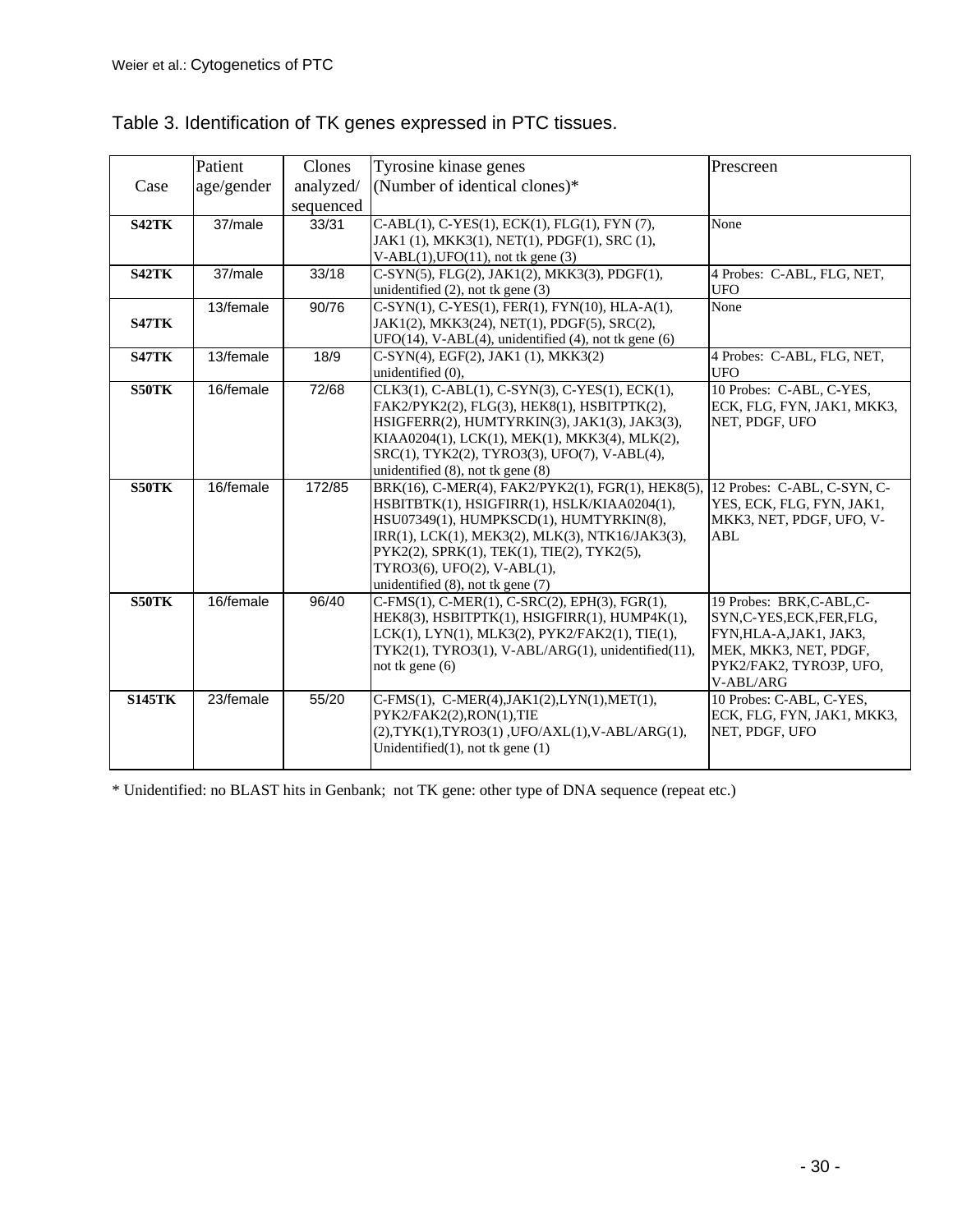Legends to figures.

Fig. 1: The three major forms of ret activation by chromosomal rearrangement. A) The translocation breakpoint in the ret gene is between the transmembrane domain (TM) and the tyrosine kinase domain (TK). The tk domain is then fused in frame to an expressed sequence (H4,  $R1\alpha$  or RFG/ele1). B) The ret/PTC1 translocation is a paracentric inversion fusing the 5'-end of ret to H4(D10S170) which is located more distal on the long arm of chromosome 10 (12).

Fig. 2. FISH analysis of the PTC cell line S48TK. A) The SKY analysis demonstrated several rearranged chromosomes. The insert in the lower right corner shows the two complex marker chromosomes (m1, m2), which we analyzed. B) The results of CGH analysis suggest copy number changes along chromosomes 1 and 9. C) Hybridization of individual BAC-derived DNA probes suggests that markers m1 and m2 do not contain a significant portion of the short arm of chromosome 9, but gene duplication on m1. D) The in situ hybridization of a cDNA probe for NTRK-1 shows strong signals in the cytoplasm of S48TK cells. E)-G) Our BAC-FISH approach to find occult translocations, rapidly characterize markers and delineate breakpoint regions. E) BAC clones were pooled such that all probes mapping to either the short or long arm of chromosome 9 were labeled with the same reporter molecule. F) Very clean hybridizations to S48TK metaphase cells support the notion that markers m1 and m2 carry only chromosome 9 material, which stems from the long arm. G) Hybridization of differently-labeled probes from the region at the interphase of pools 9-10 and 9-11 demonstrated signals of these BAC probes on m1 and well as m2. H) In silico analysis. The region apparently translocated to m2 is shown in the viewer of the UCSC Genome Browser window (25).

- 31 -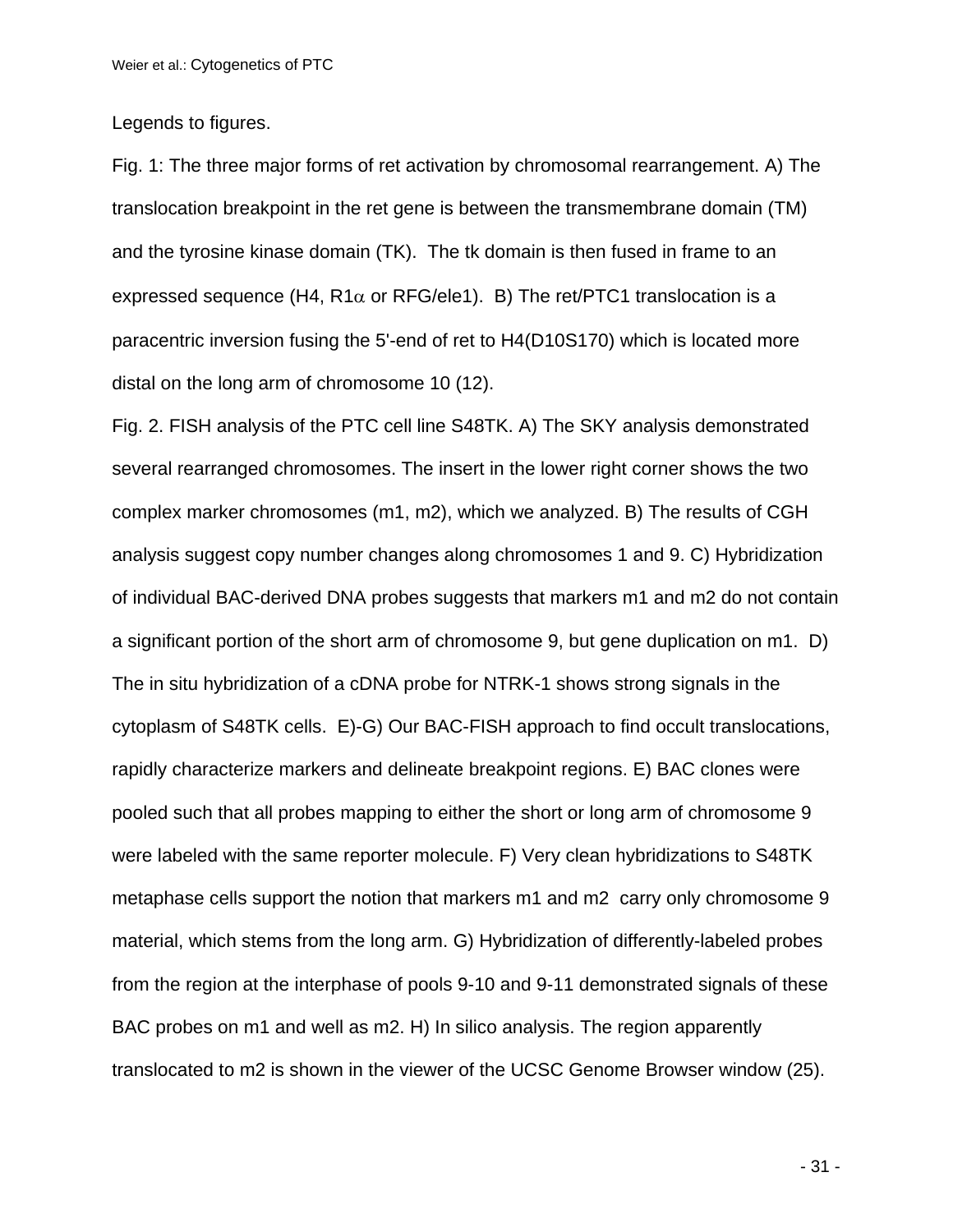